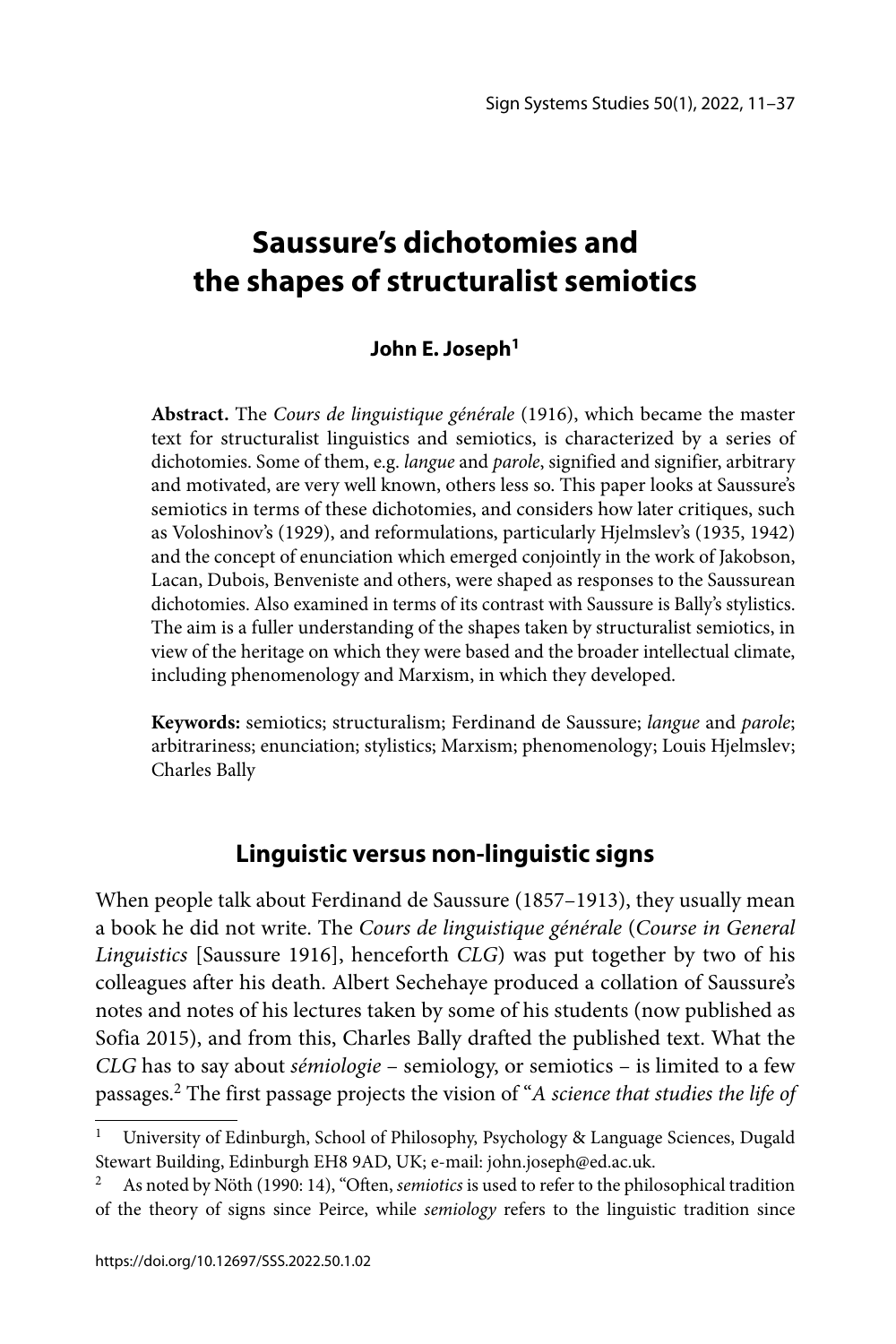*signs within society*" (Saussure 1959[1916]: 16).3 The paragraph which follows says that linguistics can be a science only insofar as it is a part of this bigger semiotic study; though the paragraph preceding the quoted passage has already proclaimed language to be "the most important" of all the systems of signs.

Further on we read that "linguistics can become the master-pattern for all branches of semiology although language is only one particular semiological system" (Saussure 1959[1916]: 68).<sup>4</sup> This accords with what we find in a book by Saussure's colleague and cousin Adrien Naville:

> Mr Ferdinand de Saussure insists on the importance of a very general science which he calls *semiology*, the object of which would be the laws of the creation and transformation of signs and their meanings. Semiology is an essential part of sociology. As the most important of sign systems is the conventional language of men, the most advanced semiological science is *linguistics* or the science of the laws of the life of language. (Naville 1901: 104)<sup>5</sup>

The *CLG* says that general semiotics "would be a part of social psychology and consequently of general psychology" (Saussure 1959[1916]: 16).<sup>6</sup> For Saussure, that is as much as to declare that it is not his business. When, further on, we come to his detailed account, it is specifically of the *linguistic* sign. He considers himself unqualified to pronounce on its mental functioning, its social constitution or how it relates to the things being talked about.

A striking feature of Saussure's way of thinking is its binarism. Key concepts are presented in the form of a dichotomy. This is one of them: *linguistic versus nonlinguistic signs*. Saussure was keenly aware that his expertise lay with linguistic signs

5 Original: "*M. Ferdinand de Saussure insiste sur l'importance d'une science très générale, qu'il appelle* sémiologie *et dont l'objet serait les lois de la création et de la transformation des signes et de leurs sens. La sémiologie est une partie essentielle de la sociologie. Comme le plus important des systèmes de signes c'est le langage conventionnel des hommes, la science sémiologique la plus avancée c'est la* linguistique *ou science des lois de la vie du langage*." (Translations from French are by the author, unless indicated otherwise.)

6 Original: "*elle formerait une partie de la psychologie sociale, et par conséquent de la psychologie générale* [...]" (Saussure 1922[1916]: 33).

Saussure [...]. In 1969, the initiators of what was to become the International Association of Semiotic Studies [...] decided to adopt *semiotics* as the general term that should henceforth comprise the whole field of research in the traditions of both semiology and general semiotics". I am following the latter practice, except when quoting passages containing '*sémiologie*'.

<sup>3</sup> Original: "*une science qui étudie la vie des signes au sein de la vie sociale*" (Saussure 1922 [1916]: 33; italics in original).

<sup>4</sup> Original: "*la linguistique peut devenir le patron général de toute sémiologie, bien que la langue ne soit qu'un système particulier*" (Saussure 1922[1916]: 101).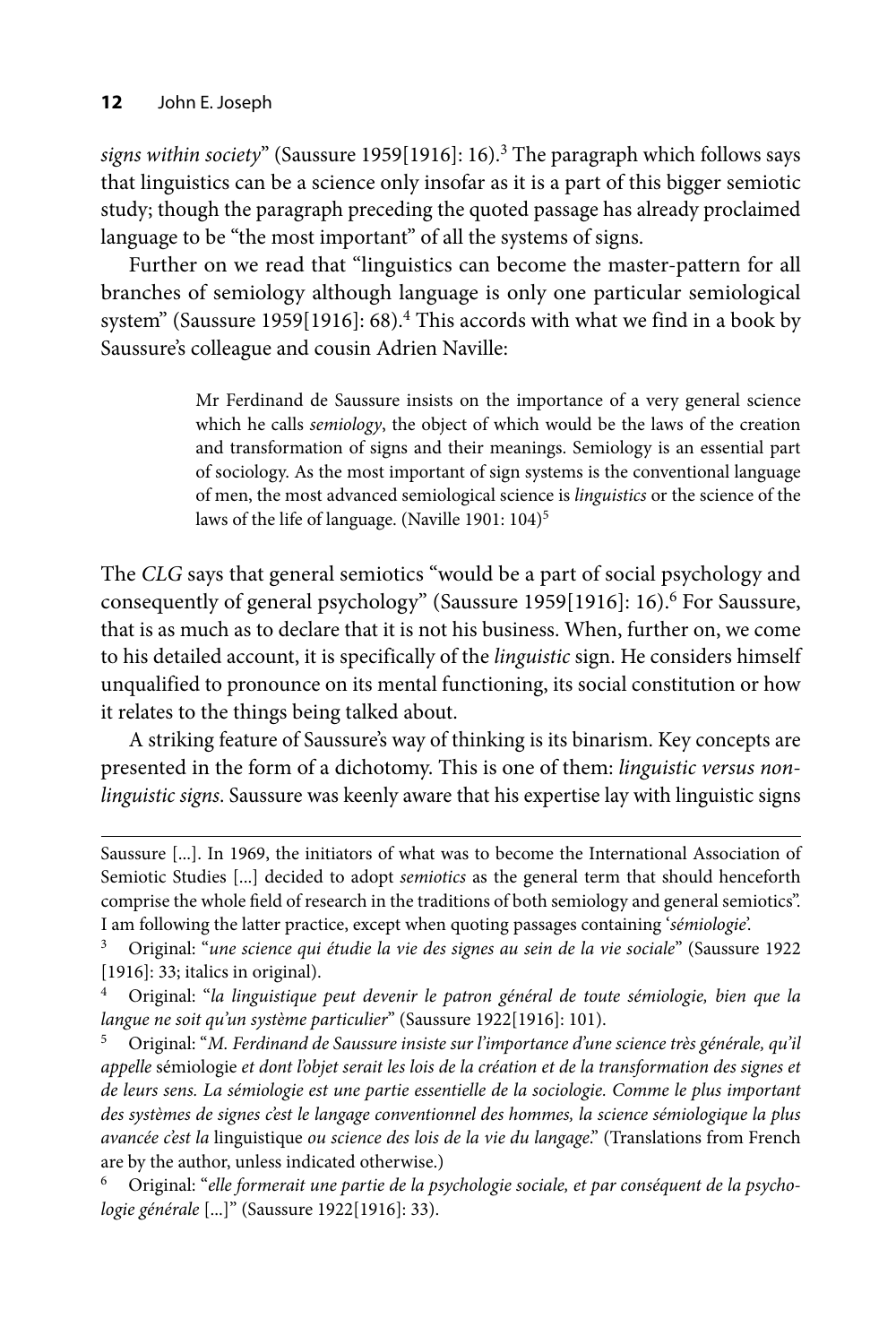only. The "general semiology" which embraces both types is a subject he could talk about only as an amateur, and from boyhood on his maternal grandfather and his father had insisted to him that scientific credibility demanded choosing one specific subject of study and not venturing beyond it (Joseph 2012: 176). On the occasions when Saussure extended his intellectual horizons, notably to the study of Germanic legends and of the use of anagrams as a structuring principle of poetry, projects which totally engulfed him for extended periods, he ended up abandoning them without producing any published work. The course on general linguistics which he had to take on at the *University of Geneva* starting in January 1907 was itself a stretch for a scholar whose professional reputation lay specifically in Indo-European linguistics, particularly phonology. But throughout his career he had thought deeply about how language systems function generally, even sketching out books on the subject; and he was aware that, since the death of William Dwight Whitney in 1894, there was no one whose work showed a deeper understanding of general linguistic principles than he, Saussure, possessed.

Psychology and sociology were an entirely different matter, representing academic specializations of which he had some limited knowledge, but not expertise, and would not risk his reputation by treading on their turf – not because he considered it unimportant, but too important for anyone but an expert to deal with it. Hence another dichotomy, extending from the one between linguistic and non-linguistic signs: *internal versus external* aspects of linguistic signs, where the internal involves nothing beyond the system of signs, and the external involves things such as the physical production of sounds, and real-world referents that the signs might be about.

## **Signified and signifier**

The detailed account starts with Saussure distancing himself from the common view of language which he calls a '*nomenclature*', translated here as 'a namingprocess only'.

#### *Sign, Signified, Signifier*

Some people regard language, when reduced to its elements, as a namingprocess only – a list of words, each corresponding to the thing that it names. For example: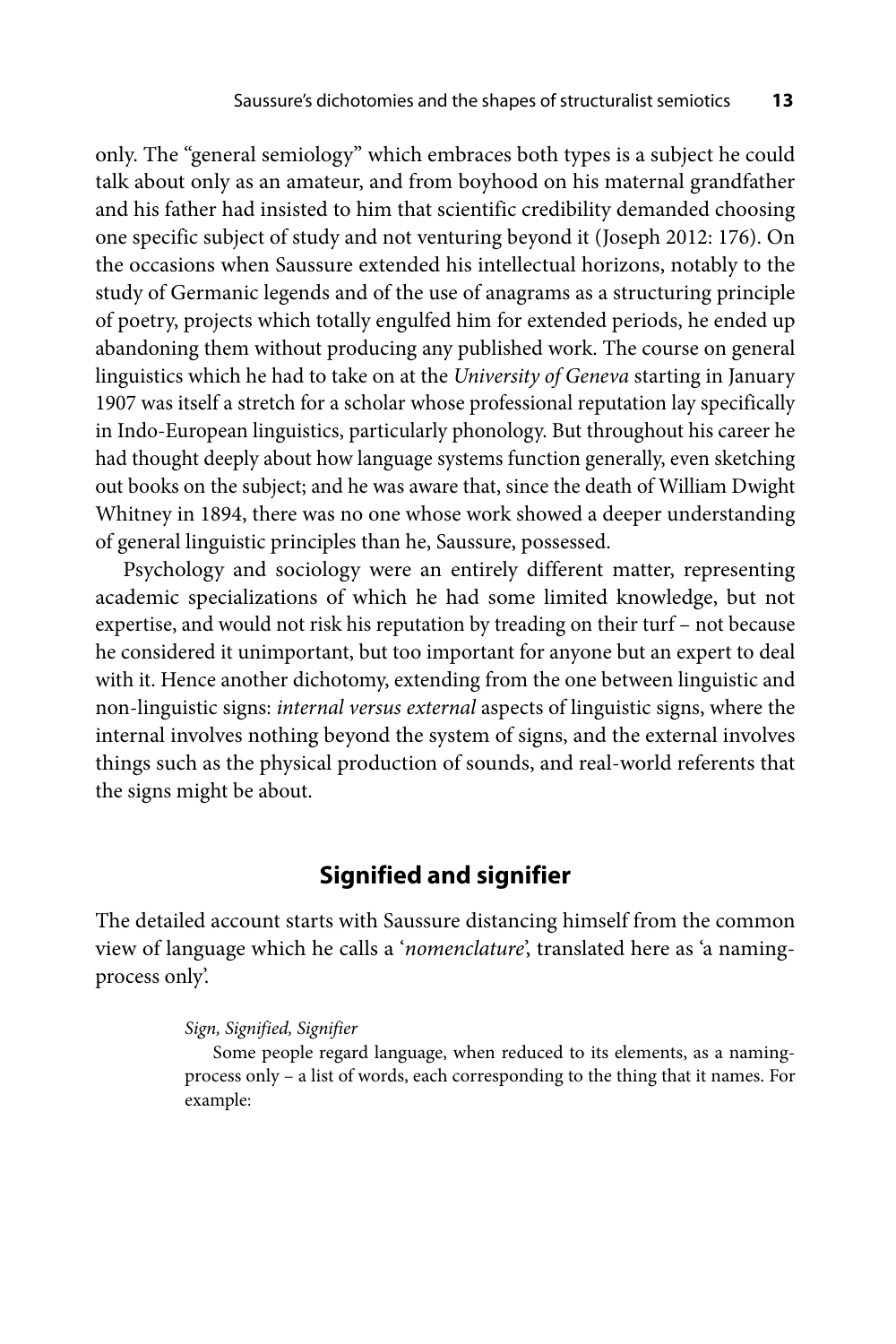

*Figure 1*: The nomenclaturist view of language.

This conception is open to criticism at several points. It assumes that readymade ideas exist before words ([...]); it does not tell us whether a name is vocal or psychological in nature (*arbor*, for instance, can be considered from either viewpoint); finally, it lets us assume that the linking of a name and a thing is a very simple operation – an assumption that is anything but true. But this rather naïve approach can bring us near the truth by showing us that the linguistic unit is a double entity, one formed by the associating of two terms.

We have seen in considering the speaking-circuit ([...]) that both terms involved in the linguistic sign are psychological [...]. (Saussure 1959[1916]: 65)<sup>7</sup>

This passage begins by telling us, not what a language is "when reduced to its elements", but what it is *not*. It is not "a list of words, each corresponding to the thing that it names"; it is not "a naming-process". Actually, the text does not exactly say that *it is not* these things, but that this "rather naïve approach" is "open to criticism at several points", yet "can bring us near the truth".

The units which make up a language are indeed twofold: something kind of like a name, attached to, not a thing as such, but a thing as known. A concept, which exists in the mind. In fact, as we see at the end of the passage, "both terms involved in the linguistic sign are psychological". The "sound-image" too is conceptual, and

<sup>7</sup> Original: "*Signe, signifié, signifiant. Pour certaines personnes la langue, ramenée à son principe essentiel, est une nomenclature, c'est-à-dire une liste de termes correspondant à autant de choses. Par exemple: [fi gure* Arbor etc., Equos etc*.]. Cette conception est critiquable à bien des égards. Elle suppose des idées toutes faites préexistant aux mots ([...]); elle ne nous dit pas si le nom*  est de nature vocale ou psychique, car arbor peut être considéré sous l'un ou l'autre aspect; enfin *elle laisse supposer que le lien qui unit un nom à une chose est une opération toute simple, ce qui est bien loin d'être vrai. Cependant cette vue simpliste peut nous rapprocher de la vérité, en nous montrant que l'unité linguistique est une chose double, faite du rapprochement de deux termes. On a vu [...], à propos du circuit de la parole, que les termes impliqués dans le signe linguistique sont tous deux psychiques [...]*" (Saussure 1922[1916]: 97–98). In the original edition of the 1959 translation, the figure was mistakenly placed after the second paragraph rather than the first.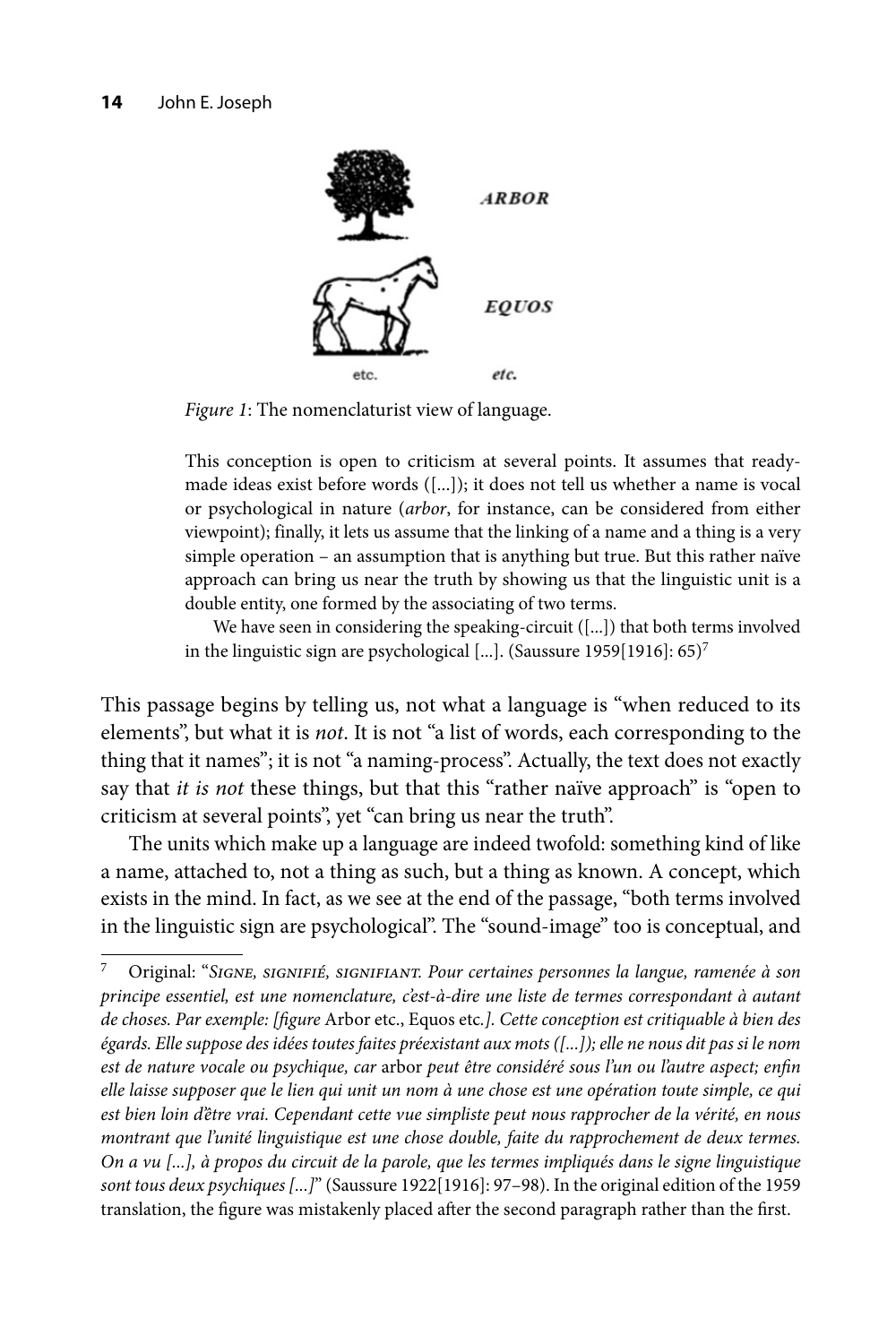mental. It is not sounds. As we see in the next image, the linguistic sign is "twosided", the dichotomy of concept and sound-image, conjoined to form a whole – or as indicated in the section heading (see Saussure 1959[1916]: 65, cited above), the dichotomy of *signified and signifier*, constituting the sign.

> The linguistic sign is then a two-sided psychological entity that can be represented by the drawing:



*Figure 2*: The linguistic sign.

The two elements are intimately united, and each recalls the other. (Saussure 1959[1916]: 66)8

The sign, besides being superordinate to the dichotomy of concept/signified versus sound-image/signifier, has a reality which Saussure likens to that of a sheet of paper, which has – is made up of – a front and a back, as inseparable as are the two sides of the sign (Saussure 1922[1916]: 157, 1959[1916]: 113).

# **Individual versus socially-shared associations:**  *parole* **and** *langue*

Saussure makes the further, somewhat mysterious observation that "only the associations sanctioned by that language appear to us to conform to reality, and we disregard whatever others might be imagined". This seems to allude to the distinction he has made between the *langue*, the socially-shared language system, and *parole*, the individual side of language, including texts which are uttered in the language. If you have happy associations with trees, whereas they make my blood run cold because of the tree which cast scary shadows into my room when I was a boy, neither association is sanctioned by the language. They may well affect the *parole* each of us produces, but Saussure says the linguist must "disregard" such

<sup>8</sup> Original: "*Le signe linguistique est donc une entité psychique à deux faces, qui peut être*  représentée par la figure: [concept / image acoustique]. Ces deux éléments sont intimement unis et *s'appellent l'un l'autre*" (Saussure 1922[1916]: 99).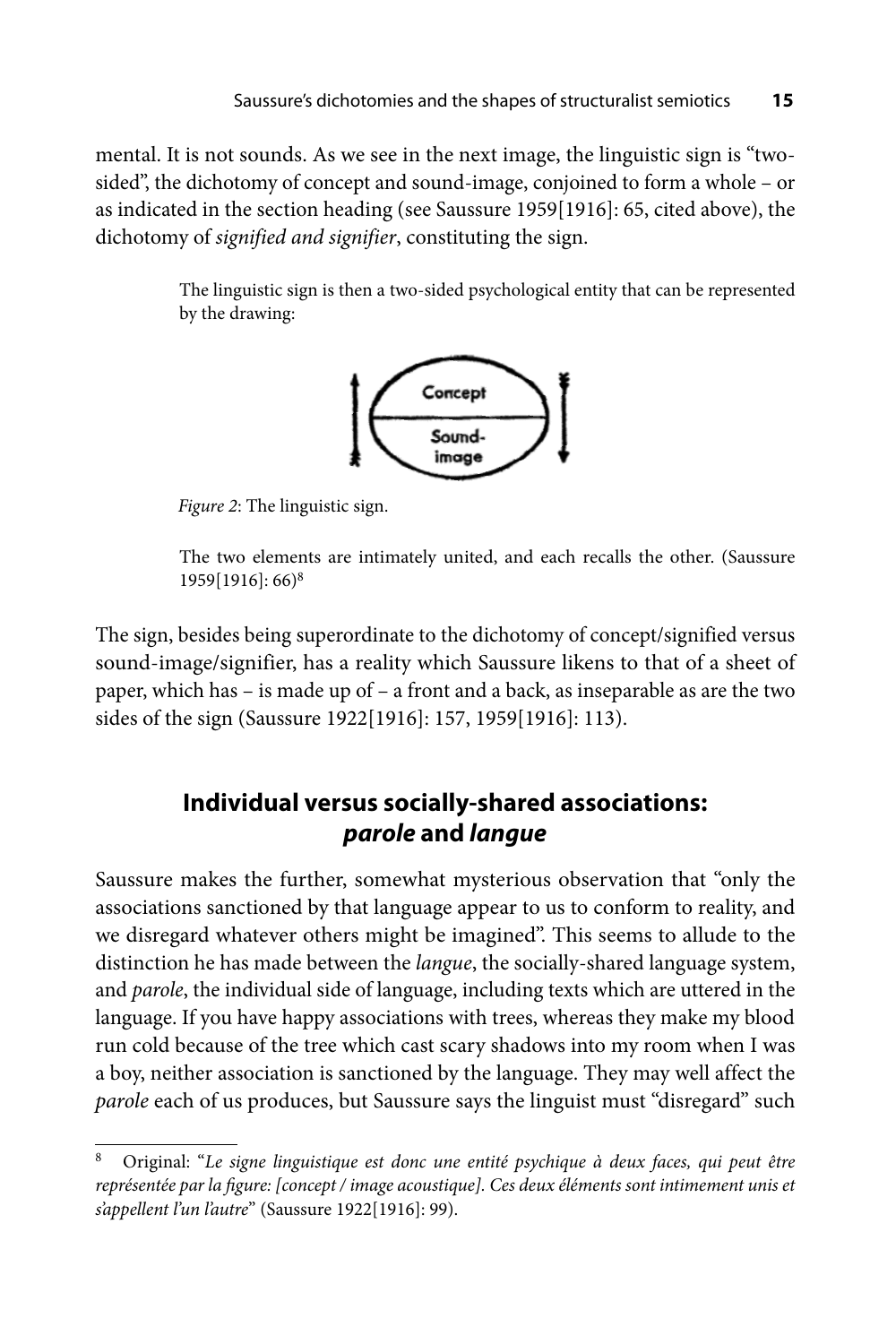associations unless and until they get the social sanction which makes them part of the language system.

This made for a considerable tension between him and Bally, whose bestknown works set out to analyse the "affective" elements in a language system, those with a link to the emotions. Bally dedicated two of these books on his "stylistics" to Saussure, one during his lifetime and the other soon after his death (Bally 1909; 1977[1913]); and yet Bally recognized that Saussure was *un intellectualiste convaincu*, where the 'intellectual' represented the opposite of the affective (Bally 1977[1913]: 157; see Joseph forthcoming a). For Saussure, if there was an affective side to a *langue*, its analysis fell to the psychology of language, not within his own bailiwick as a grammarian (the term he usually applied to himself). If on the other hand the affective was part of *parole*, then Bally's stylistics was not actually a separate enterprise from linguistics, a science whose next task, Saussure believed, was to found a *linguistique de la parole*. However, for Bally the affective definitely lay within *langue*.

Bally's dichotomy of affective versus intellectual elements was not one that Saussure found easy to accept, and two reasons for this suggest themselves. One is that the "affective" challenges his division of internal versus external aspects of the linguistic sign, taking it into the territory of psychology if it invokes the external, and rendering stylistics indistinguishable from linguistics if it does not. The other reason is that affective versus intellectual does not represent a true dichotomy of semiotic function: Bally's affective signs still do the "intellectual" work of distinguishing concepts and sound-images through difference. In Saussure's binarism, the intellectual would be the superordinate category, dividing into the affective and non-affective, but Bally does not conceive of it in this way.

Saussure's tendency to think binaristically can also be seen in the solution he arrives at for the problematic trio of terms '*parole*', '*langue*' and '*langage*'. In ordinary usage, they are often interchangeable, each having a wide range of meanings that overlap. Saussure considered it a necessary first step to sort them into distinct meanings for use as scientific terms, and he did this by creating a double binary division, with '*langage*' as the superordinate category, under which belonged the '*langue* versus *parole*' dichotomy, with '*langue*' denoting the socially-shared system, and '*parole*' the linguistic production of an individual. It remains problematic, because he sometimes uses '*langue*' to mean the language system as a universal type, and other times to mean a specific system such as French or English; and as will be discussed below, confusion would arise amongst structuralist linguists about whether '*parole*' means the act of speaking, or the text produced, or both.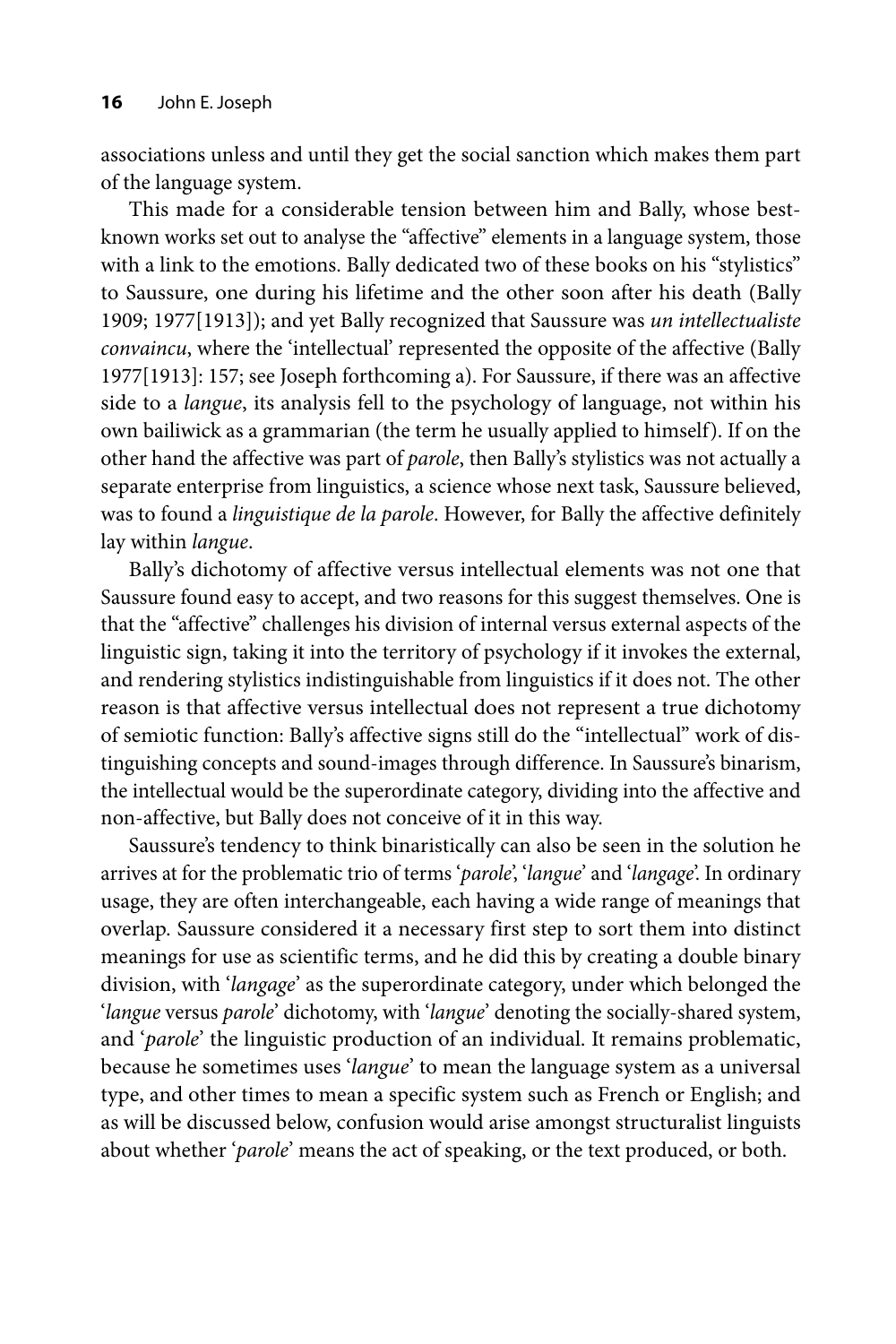### **Values, not sounds**

What Saussure says about associations makes for an interesting segue to the next part of the discussion, which is about how the linguistic sign and its component parts are conceived within the language system. We find traces in the *CLG* of Saussure's struggles over the terminology for the sign and its components, but their full extent only becomes clear with examination of the manuscript sources. Saussure was not fond of neologisms, and tried out various combinations of existing words, including sound-image and concept. It was not until one of his final lectures on general linguistics, in May 1911, that he gave in and adopted the terms '*signifiant*' and '*signifié*', 'signifier' and 'signified'. Why did he do it?

We have to go back more than thirty years, to 1878–1879, and the book on the Proto-Indo-European vowel system that Saussure wrote when he was twenty years old (Saussure 1879). It had a huge impact on the linguistics of the time, proposing a radically new conception of how the vowel system of the original Indo-European mother language was constituted. Crucial to his method was leaving aside, in effect forgetting, what everyone took to be most important – how the vowels *sounded*, their acoustic and articulatory properties – and thinking instead about their functioning as units in a system, as what he would eventually come to call 'values'. When other linguists asked what was the original sound that gave rise to the different stressed vowels of Latin '*quínque*', Greek '*pénte*', Sanskrit '*páncha*', all related words for 'five', they expected to find the answer in how surrounding sounds affected the vowel's articulation. Saussure asked a further question: what impact did the change, whatever its cause, have on the whole system of vowels?

To answer that required imagining the full inventory of sounds in the original Proto-Indo-European language. As he did so, Saussure realized that the most efficient explanation was that there was originally just one vowel.

> *The phoneme*  $a_1$  *is the root vowel of all roots. It can be the vowel of the root on its own or it can be followed by a second sonant which we have called* sonant coefficient. (Saussure 1879: 8)9

He writes it as  $a_1$ , but it did not actually matter how it was pronounced. At a certain point, people started colouring it one way in some contexts and another way in others – /e/ and /o/, though again the exact sounds are unimportant – and from then on there was a *difference* that could be used to signify different verb tenses, or different concepts. The introduction of such a change resulted in a whole new system.

Original: "Le phonème a<sub>1</sub> est la voyelle radicale de toutes les racines. Il peut être seul à former le vocalisme de la racine ou bien être suivi d'une second sonante que nous avons appelée coefficient sonantique" (Saussure 1879: 8).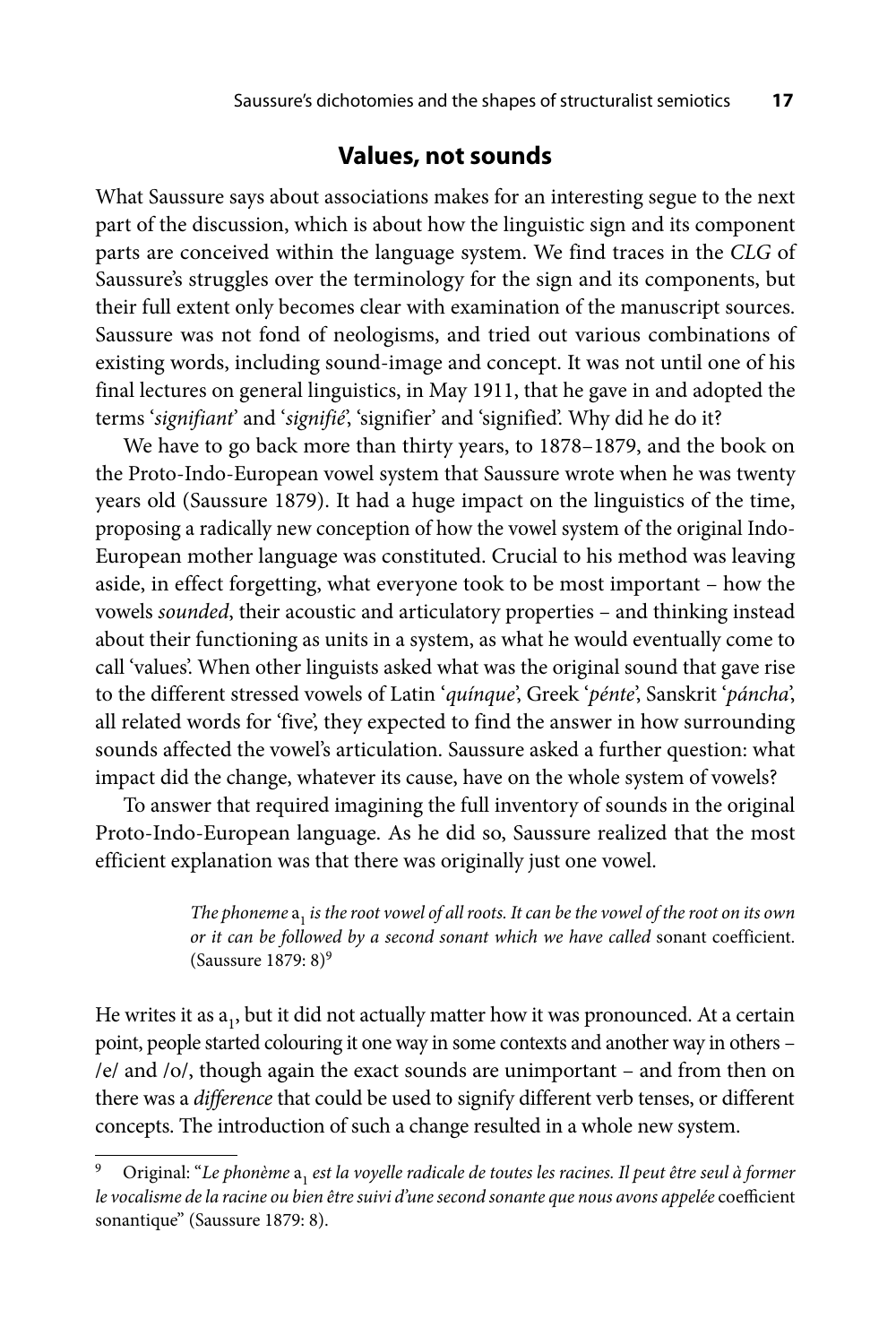#### **18** John E. Joseph

End of flashback. In December 1906 Saussure's colleague who gave the general linguistics course had to retire for health reasons, and Saussure was handed the unwelcome responsibility for the course. Unwelcome because he thought that the way to learn general linguistic principles was inductively, by analysing texts. But this course was for students who lacked the language background for such analysis. Saussure gave the course three times, developing it significantly on each occasion. The first, in 1907, was something of a warm-up, much concerned with the psychological process of analogy and its role in language change. The emphasis in the second course in 1908–1909 however is on *value*, which is socially determined. The language system is a system of values. There is nothing intrinsic to a value, only its *difference* from other elements, other values, in the system.

> Everything that has been said up to this point boils down to this: in language there are only differences. Even more important: a difference generally implies positive terms between which the difference is set up; but in language there are only differences *without positive terms*. Whether we take the signified or the signifier, language has neither ideas nor sounds that existed before the linguistic system, but only conceptual and phonic differences that have issued from the system. (Saussure 1959[1916]: 120)10

The problem with the terms 'sound-image' and 'concept' is that they suggest something other than a pure value. The signifier is whatever is activated in my mind when I hear /tri/, or /arbr/, such that I recognize it as signifying, as the phonological component of a meaningful sign; or that gets activated in my mind when I say /arbr/, or am about to do so. It has some enduring manifestation, which seems to give it a physical character; and to represent it in an enduring way we have recourse to letters, or to a spectrogram or some other visual manifestation. But then that representation appears to be what the sound-image actually *is* – as if we had a store of phonemic transcriptions in our heads. Saussure knew that letters are a recent historical development, and writing is marginalized in his linguistics. Yet faced with a blackboard to draw a representation of the linguistic sign on, what could he do with the sound-image but spell it out, despite how this worked against what he was saying about them being pure values.

<sup>&</sup>lt;sup>10</sup> Original: "Tout ce qui précède revient à dire que dans la langue il n'y a que des différences. Bien plus: une différence suppose en général des termes positifs entre lesquels elle s'établit; *mais dans la langue il n'y a que des diff érences* sans termes positifs. *Qu'on prenne le signifi é ou le signifi ant, la langue ne comporte ni des idées ni des sons qui préexisteraient au système linguistique, mais seulement des diff érences conceptuelles et des diff érences phoniques issues de ce système*" (Saussure 1922[1916]: 166).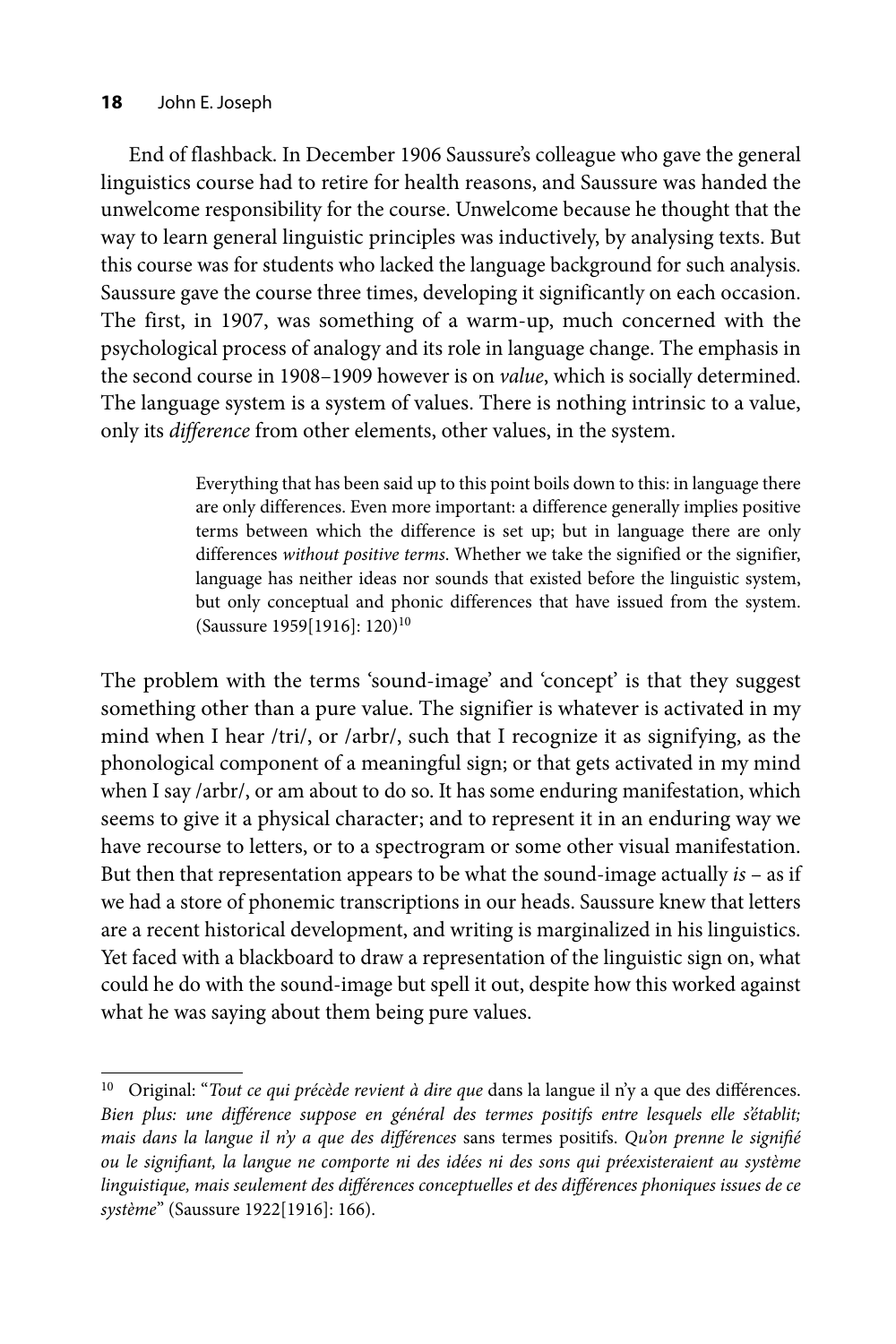## **Values, not referents**

So too with the concept. Here the absurdity is manifest when, after using the drawing of a tree to show how a language does *not* work, the *CLG* uses the same drawing, or nearly the same, to show how it *does* work. In Fig. 1 above, the drawing of the tree is meant to be taken as the *thing*; then, two pages later (Fig. 3), as the concept:



*Figure 3.* The sign '*arbor*' (Saussure 1922[1916]: 99; 1959[1916]: 67).

Little surprise that so many people, including linguists, take the signified to be what Frege called the 'referent': an actual tree, or else the image of one, rather than the concept or category of tree, which the text says the signified is, but the picture undercuts it.

The problem of how to represent semiotic value is made all the harder by Saussure's view of it as generated by *difference*. As I put it in an earlier article,

> The values that signifiers and signifieds consist of are nothing other than their difference from all the other signifiers and signifieds in the language system. How do you depict *that*? The answer is that pure value cannot be pictured directly; describing it verbally is hard enough, and since it has no visual dimension, any illustration of it will of necessity be metaphorical. (Joseph 2017: 155)

The illustrations in the published *CLG* were very powerful. Yet all we find in the students' notes are, first, what is on the left side in Fig. 4, and later, what is on the right.



*Figure 4.* The linguistic sign as found in the *CLG* source materials (Saussure, Constantin 2005: 221 [on left], 238 [on right]; cf. Saussure 1968–1974[1916]: 147–151).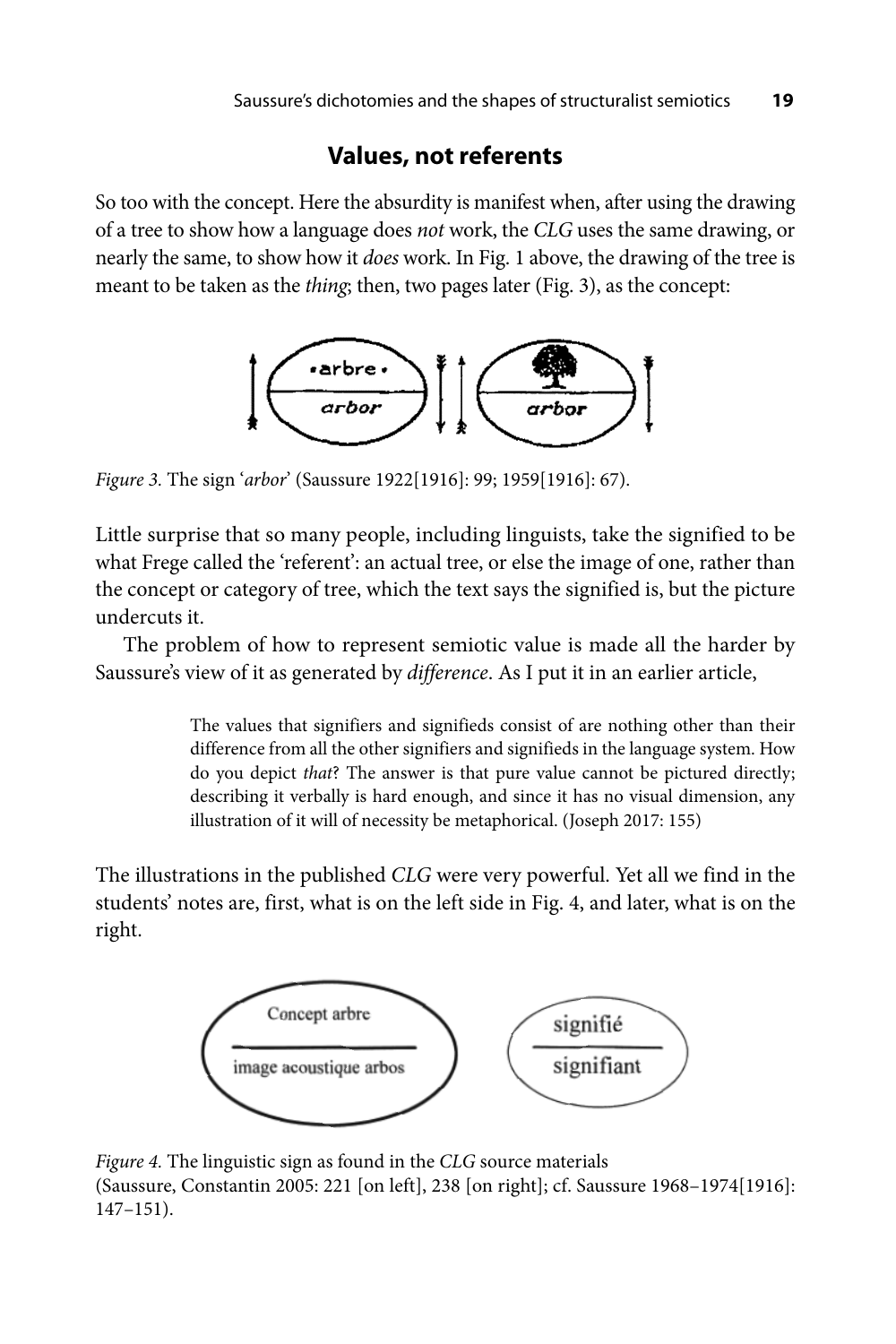The rest is Bally's creation. It has engendered much misunderstanding. Yet it offered a way into Saussure's conception of language for readers who might otherwise have found it impenetrable. Were it not for Sechehaye's and Bally's "betrayal" of Saussure, he might have fallen into total obscurity, rather than becoming the founder of modern linguistics.

Note how the idea of meaning-by-difference is put into effect in the *CLG*. The discussion of signs began by saying more or less what they are not. Despite overlaps, linguistic signs differ from names on crucial points. In addition, difference is inherent in Saussure's characteristic presentation of his concepts as contrasting pairs: *langue*  and *parole*, signifier and signified, sound-image and concept, synchronic and diachronic, arbitrariness and motivation, mutability and immutability. With each pair, neither term can be fully comprehended without its Other.

The most radical reformulations of the Saussurean sign were proposed by Lacan starting in his seminar of 1955 on Poe's "The purloined letter" and Baudelaire's translation of it ("*La lettre volée*") and continuing into the next decade (see Lacan 1966: 19–75; also Joseph 2017: 158–160). Although they lie within the scope of this article, length constraints mean that I must leave them aside, but they are a prime example of a Saussurean dichotomy that inspired a central conception of structuralist psychoanalysis, even if the linguists who were close to Lacan, including Jakobson and Benveniste, did not take up his reformulations.

# **Arbitrariness and motivation**

Arbitrariness is closely associated with Saussure and the *CLG*, where it is presented as the first of two primordial characteristics of the linguistic sign and principles of its study.11 Saussure defines it very narrowly, as applying to "the bond between the signifier and the signified": it is strictly internal to the sign.

#### *Principle I: The Arbitrary Nature of the Sign*

The bond between the signifier and the signified is arbitrary. Since I mean by sign the whole that results from the associating of the signifier with the signified, I can simply say: *the linguistic sign is arbitrary*. (Saussure 1959[1916]: 67)<sup>12</sup>

<sup>&</sup>lt;sup>11</sup> I shall not take up here the debates over arbitrariness amongst structuralist linguists starting with Benveniste (1939), since, although they would be relevant to the topic, they were focussed on questions which were ultimately of less interest than the ones discussed in this section.

<sup>12</sup> Original: "*Premier principe: l'arbitraire du signe. Le lien unissant le signifi ant au signifi é est arbitraire, ou encore, puisque nous entendons par signe le total résultant de l'association d'un*  signifiant à un signifié, nous pouvons dire plus simplement: le signe linguistique est arbitraire" (Saussure 1922[1916]: 100).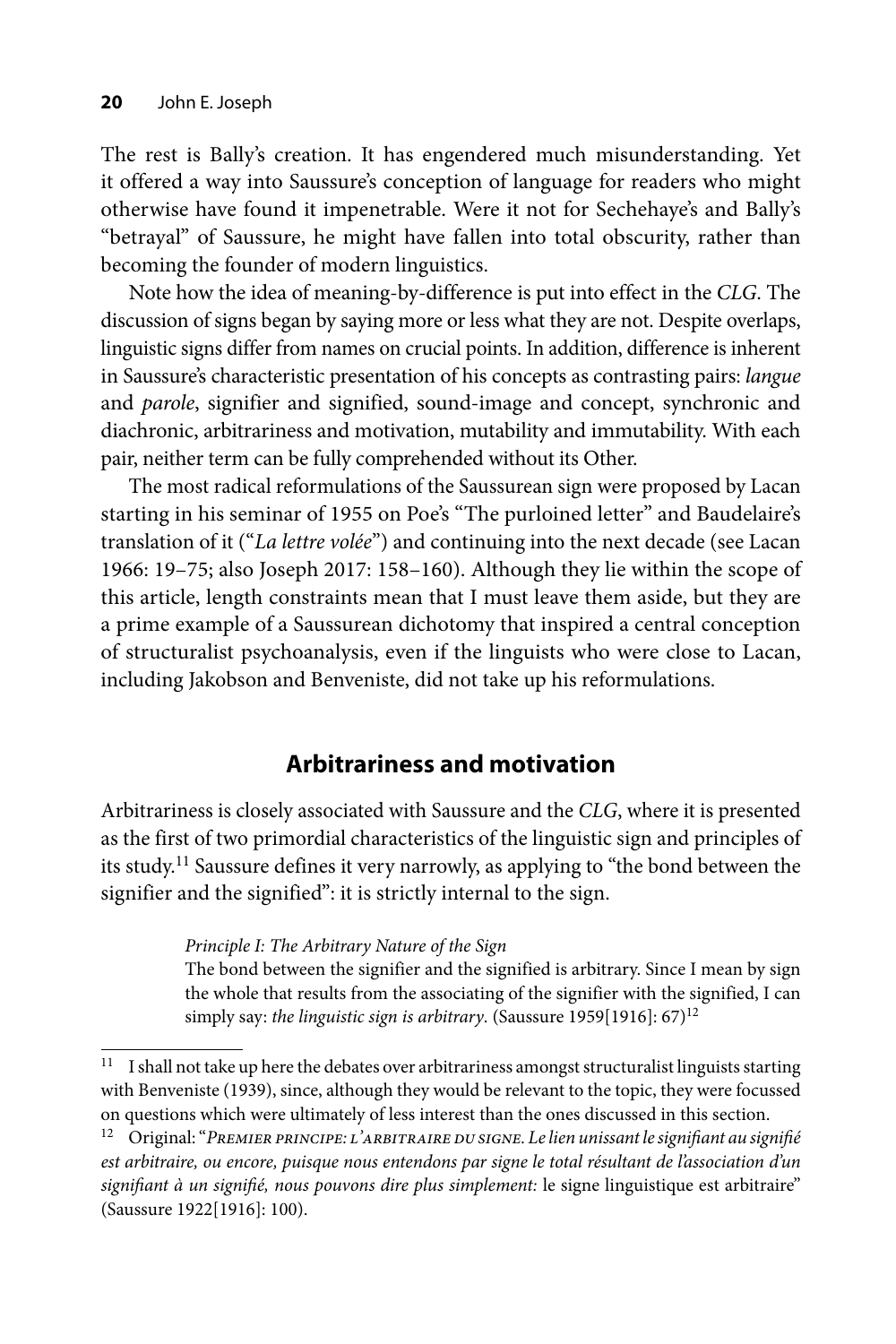Hence this is not the semiotic promised land which Saussure had seen from the mountain top in Naville (1901), the science that did not include how the signs of language relate to referents, things in the world, which will need the expertise of sociologists and psychologists, expertise he lacks. But his expertise does extend to the relationship between signs, and this is the subject of a later section on "relative motivation", which is linked to what he calls "associative relations" – we now usually refer to this as the "paradigmatic axis", following the Copenhagen School. Later the *CLG* introduces another key dyad of the language system, "syntagmatic and associative relations", which involve distinct forms of mental activity:

> Relations and differences between linguistic terms fall into two distinct groups, each of which generates a certain class of values. The opposition between the two classes gives a better understanding of the nature of each class. They correspond to two forms of our mental activity, both indispensable to the life of language. In discourse, on the one hand, words acquire relations based on the linear nature of language because they are chained together. (Saussure 1959[1916]: 123)13

Unfolding in time, as 'discourse' or the 'chain of speaking', linguistic signs occur in succession, and form 'syntagms'. "In the syntagm", says the *CLG*, "a term acquires its value only because it stands in opposition to everything that precedes or follows it, or to both" (Saussure 1959[1916]: 123).<sup>14</sup> Signs, however, also have associative relations, which are virtual in nature, what he calls '*in absentia*' relations as against the '*in praesentia*' syntagmatic relations.

> Outside discourse, on the other hand, words acquire relations of a different kind. Those that have something in common are associated in the memory, resulting in groups marked by diverse relations. For instance, the French word *enseignement* 'teaching' will unconsciously call to mind a host of other words (*enseigner* 'teach,' *renseigner* 'acquaint,' etc.; or *armement* 'armament,' *changement* 'amendment,' etc.; or *éducation* 'education,' *apprentissage* 'apprenticeship,' etc.). All those words are related in some way.

> We see that the co-ordinations formed outside discourse differ strikingly from those formed inside discourse. Those formed outside discourse are not supported by linearity. Their seat is in the brain; they are a part of the inner

<sup>&</sup>lt;sup>13</sup> Original: "Les rapports et les différences entre termes linguistiques se déroulent dans deux *sphères distinctes dont chacune est génératrice d'un certain ordre de valeurs; l'opposition entre ces deux ordres fait mieux comprendre la nature de chacun d'eux. Ils correspondent à deux formes de notre activité mentale, toutes deux indispensables à la vie de la langue. D'une part, dans le discours, les mots contractent entre eux, en vertu de leur enchaînement, des rapports fondés sur le caractère linéaire de la langue [...]*" (Saussure 1922[1916]: 170).

<sup>14 &</sup>quot;*Placé dans un syntagme, un terme n'acquiert sa valeur que parce qu'il est opposé à ce qui précède ou ce qui suit, ou à tous les deux*" (Saussure 1922[1916]: 170–171).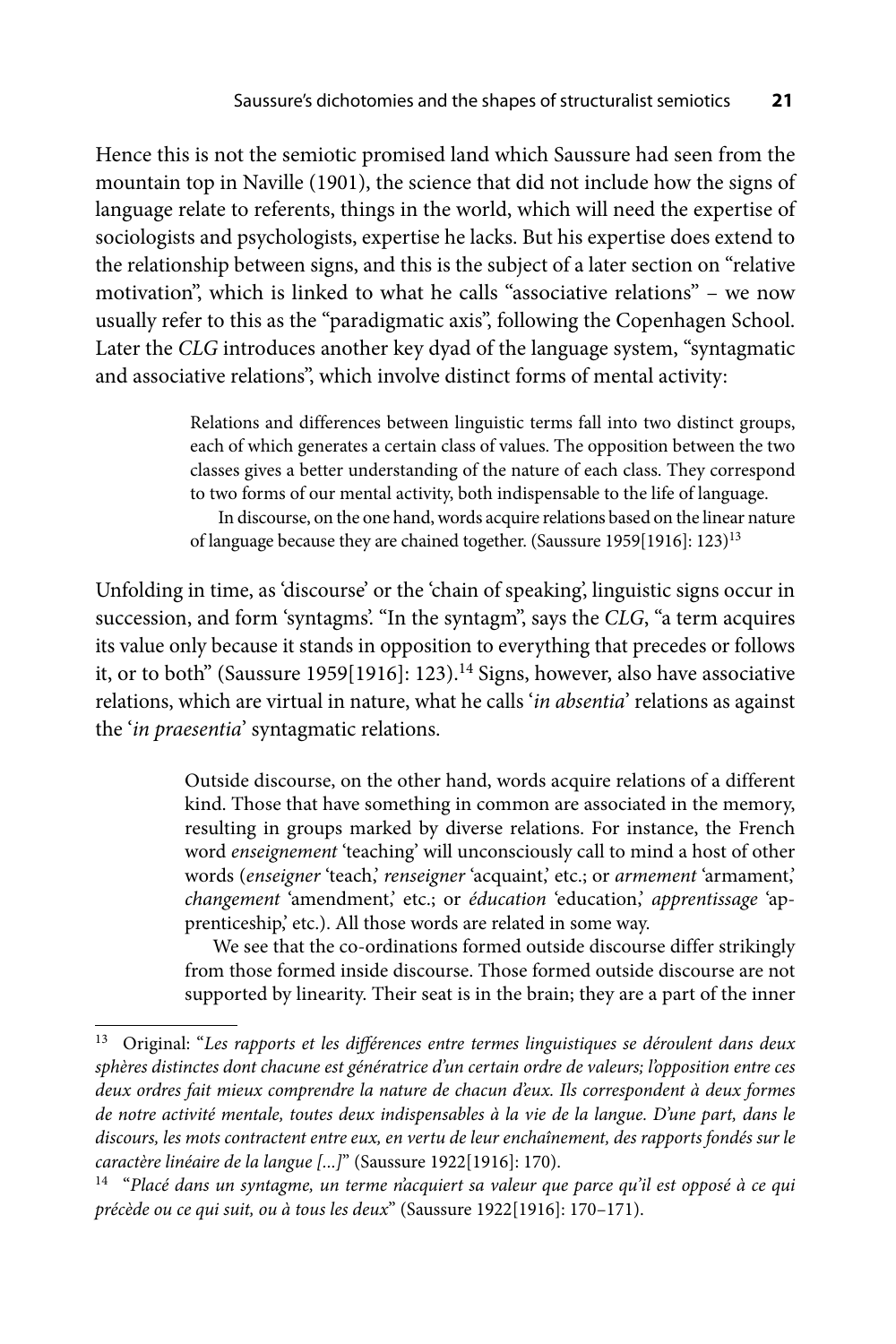storehouse that makes up the language of each speaker. They are *associative relations.*

The syntagmatic relation is *in praesentia.* It is based on two or more terms that occur in an effective series. Against this, the associative relation unites terms *in absentia* in a potential mnemonic series. (Saussure 1959[1916]: 123)15

So the value of a sign is generated by difference in *both* dimensions: difference from the signs which occur around it in discourse, and from the signs to which it is related associatively. As the preceding quote says, the latter have "their seat [...] in the brain; they are a part of the inner storehouse that makes up the language of each speaker", although the language is socially shared.

Associative relations account for why some signs are "relatively motivated". The French number 19, '*dix-neuf*', is not arbitrary in the same way as is the number 20, '*vingt*', because '*dix-neuf*' is transparently motivated by its links to '*dix*' 'ten' and *'neuf'* 'nine'. '*Vingt*' has no such link, and so is unmotivated, as are '*dix*' and '*neuf*' individually (see Fig. 5).



*Figure 5.* Relative motivation.

'*Dix-neuf*' is still ultimately an arbitrary sign, since these component parts each have an arbitrary relationship between signifier and signified; its relatively motivated nature mitigates the arbitrariness, without undoing it. Saussure makes the surprising remark that the linguist's work is to limit what is arbitrary in language, because it is about finding hidden relations and motivations.

<sup>&</sup>lt;sup>15</sup> Original: "D'autre part, en dehors du discours, les mots offrant quelque chose de commun s'associent dans la mémoire, et il se forme ainsi des groupes au sein desquels règnent des *rapports très divers. Ainsi le mot* enseignement *fera surgir inconsciemment devant l'esprit une foule d'autres mots (*enseigner, renseigner, *etc., ou bien* armement, changement, *etc., ou bien*  éducation, apprentissage); par un côté ou un autre, tous ont quelque chose de commun entre *eux. On voit que ces coordinations sont d'une tout autre espèce que les premières. Elles n'ont pas pour support l'étendue; leur siège est dans le cerveau; elles font partie de ce trésor intérieur qui constitue la langue chez chaque individu. Nous les appellerons* rapports associatifs. *Le rapport syntagmatique est* in praesentia*; il repose sur deux ou plusieurs termes également présents dans une série eff ective. Au contraire le rapport associatif unit des termes* in absentia *dans une série mnémonique virtuelle*" (Saussure 1922[1916]: 171).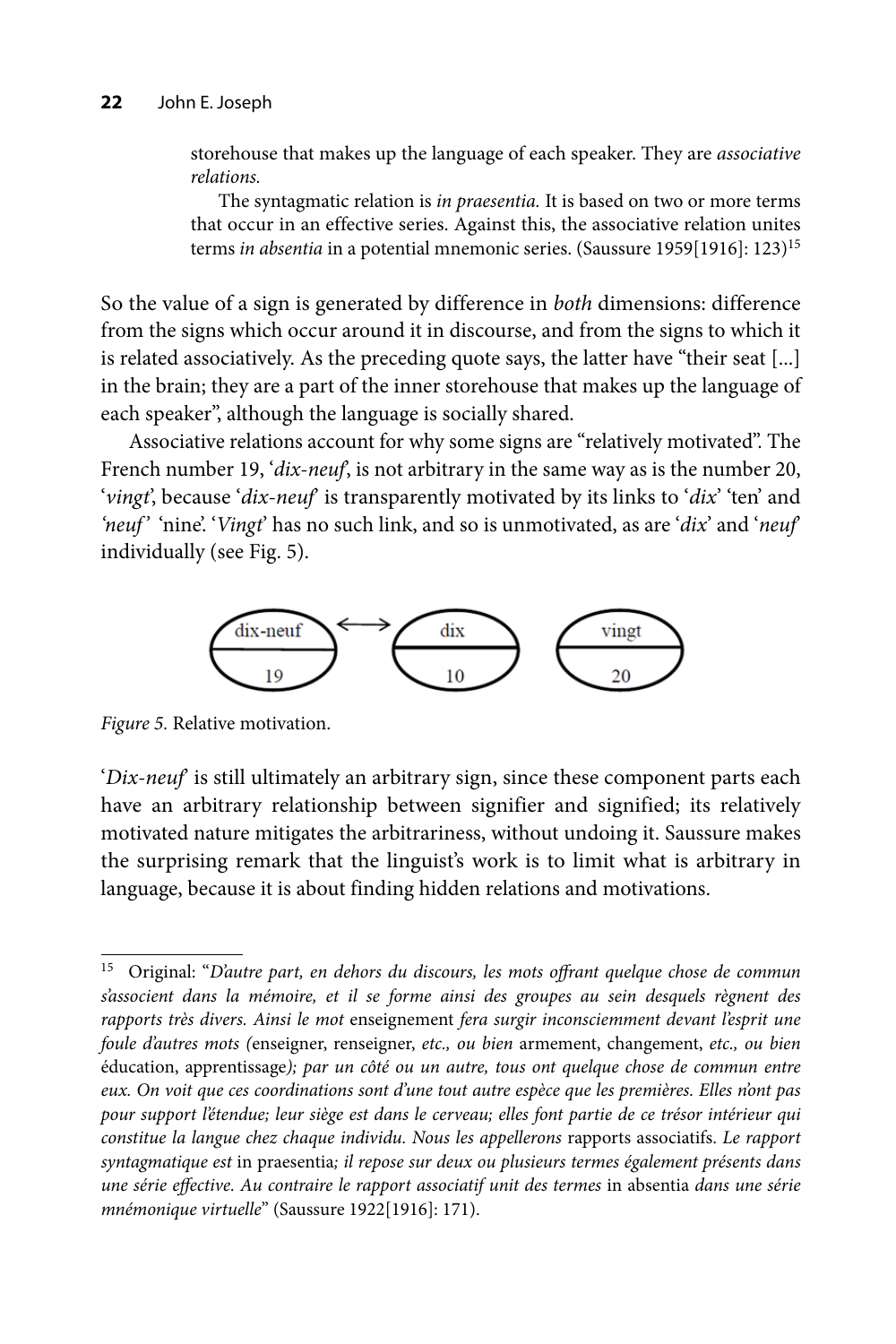Everything that relates to language as a system must, I am convinced, be approached from this viewpoint, which has scarcely received the attention of linguists: the limiting of arbitrariness. This is the best possible basis for approaching the study of language as a system. In fact, the whole system of language is based on the irrational principle of the arbitrariness of the sign, which would lead to the worst sort of complication if applied without restriction. But the mind contrives to introduce a principle of order and regularity into certain parts of the mass of signs, and this is the role of relative motivation. (Saussure 1959[1916]: 133)16

It is not difficult to see how a statement such as this would give rise to much misunderstanding:

– the whole system of a language is based on the arbitrariness of the *sign*, yet

– everything that relates to the language as a *system* is a *limitation* on arbitrariness. The distribution is such that arbitrariness belongs to individual signs, and its counter-force to the system linking them. Saussure saw the work of the linguist as being to discover the system, which is to say those aspects which limit arbitrariness within the language being analysed. The importance of relative motivation in his conception of a language is massive. Nevertheless it has been treated as a footnote to the strong statements about arbitrariness being a fundamental fact and the first principle. In the published *CLG* the section on relative motivation appears much later than the one on the principle of arbitrariness, and it is apparent that over the decades many readers have absorbed that earlier section, with far less attention paid to the later one.

Even with regard to the arbitrariness of individual signs, here again enquiry into Saussure's work reveals a very different picture from the man whom Magnus (2013: 201) calls "[t]he most celebrated opponent of the sound symbolic hypothesis". From the beginning and from the end of his career we find articles he published in what is now called 'sound symbolism' or 'iconicity' (following Peirce) which is implicitly part of his explanation of why linguistic signifiers have the form which they have. This is most striking in the last paper he published during his lifetime, "Indo-European adjectives of the type *caecus* 'blind'" (Saussure 1922[1912]). It opens by noting that "[t]he diphthongs *ai* and *au* occupy only an ill-defined

<sup>16</sup> Original: "*Tout ce qui a trait à la langue en tant que système demande, c'est notre conviction, à être abordé de ce point de vue, qui ne retient guère les linguistes: la limitation de l'arbitraire. C'est*  la meilleure base possible. En effet tout le système de la langue repose sur le principe irrationnel *de l'arbitraire du signe qui, appliqué sans restriction, aboutirait à la complication suprême; mais l'esprit réussit à introduire un principe d'ordre et de régularité dans certaines parties de la masse*  des signes, et c'est là le rôle du relativement motivé" (Saussure 1922[1916]: 182). The second half of this passage, and the word '*irrationnel*', were added by the editors of the *CLG* (cf. Saussure, Constantin 2005: 232).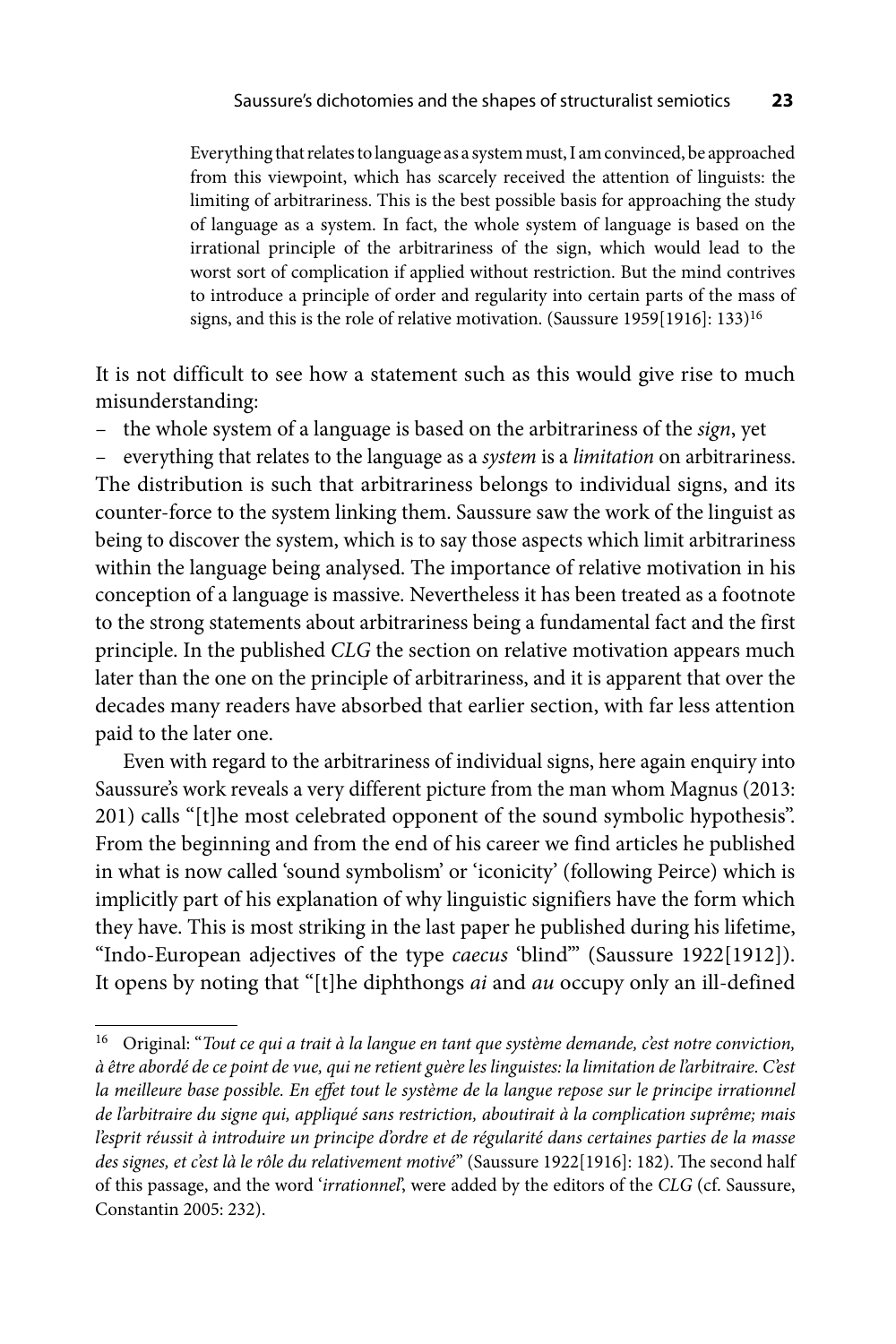place within Indo-European morphology or vocabulary" (Saussure 1922[1912]: 595).<sup>17</sup> They occur in an extremely limited set of words which, Saussure observes, relate to some sort of infirmity. The examples are mostly drawn from Latin and Greek: '*caecus*' /kaikus/ 'blind', 'c*laudus*' /klaudus/ 'lame', '*βλαισός*' /blaisos/ 'bent'. He proposes that the diphthongs represent a deviation from the "straight" or the "right". The "straight" vowel /a/ "deviates" off into the sonant. This, combined with the diphthongs' rarity and isolation, correlates with meanings which likewise involve marginality or abnormality.

He is not claiming that this was a morpheme within the Indo-European language system. He was of course aware that words existed which had the diphthong without the semantic feature, and vice versa. He does not attach a specific label to it, but it has things in common with what Firth (1930) would call a 'phonestheme', and Whorf (1956[1937]) a 'cryptotype'. For Saussure, changes, innovations, are constantly being produced in *parole* by individual speakers, but only a very few will end up getting the social sanction required for them to become part of the *langue*. At the level of *parole*, some individuals sensed the sound symbolism of the /a/ diphthongs, and preferred the alignment of them with the meaning of deviation, enough to have affected how the forms developed. Other speakers did not sense the sound symbolism, but – and this is of central importance – even so, '*caecus*' and '*claudus*' functioned perfectly well for them as signifiers, no less so for those who did not sense the iconicity as for those who did.

Innovations by individuals in *parole* supplied the type that "favoured diphthongs with *a*" for the words in this particular "community of ideas" (Saussure 1922[1912]: 599).18 The iconicity figured in the conditions that produced the cryptotype, without the iconicity becoming part of the *langue*. It is here that the dispute arises about sound symbolism: strong advocates, like Magnus, insist that it exists within linguistic signs, hence as part of *langue*. But Saussure's modernism draws him to think in terms of reducing things to the minimum level at which they function. The examples of onomatopoeia in the *CLG* – the sound of the whip in '*fouet*', or of the trumpet in '*glas*' (Saussure 1922[1916]: 102; 1959[1916]: 69, famously deconstructed by Derrida 1974), are ones which *some* people hear, but have never occurred to most speakers of French, who are perfectly able to use the signs regardless. Actually those examples were supplied by Bally: Saussure's was Latin '*pluit*' 'it rains' (Saussure, Constantin 2005: 222), where some people hear a

<sup>&</sup>lt;sup>17</sup> Original: "Les diphtongues ai et au n'occupent qu'une place mal définie au sein de la *morphologie ou du vocabulaire indo-européen*" (see further Joseph forthcoming b).

<sup>&</sup>lt;sup>18</sup> Original: "Autour de ce noyau fourni par le hasard seront venues se fixer des formations *toujours plus nombreuses, où une certaine communauté de l'idée mettait en faveur les diphtongues par* a".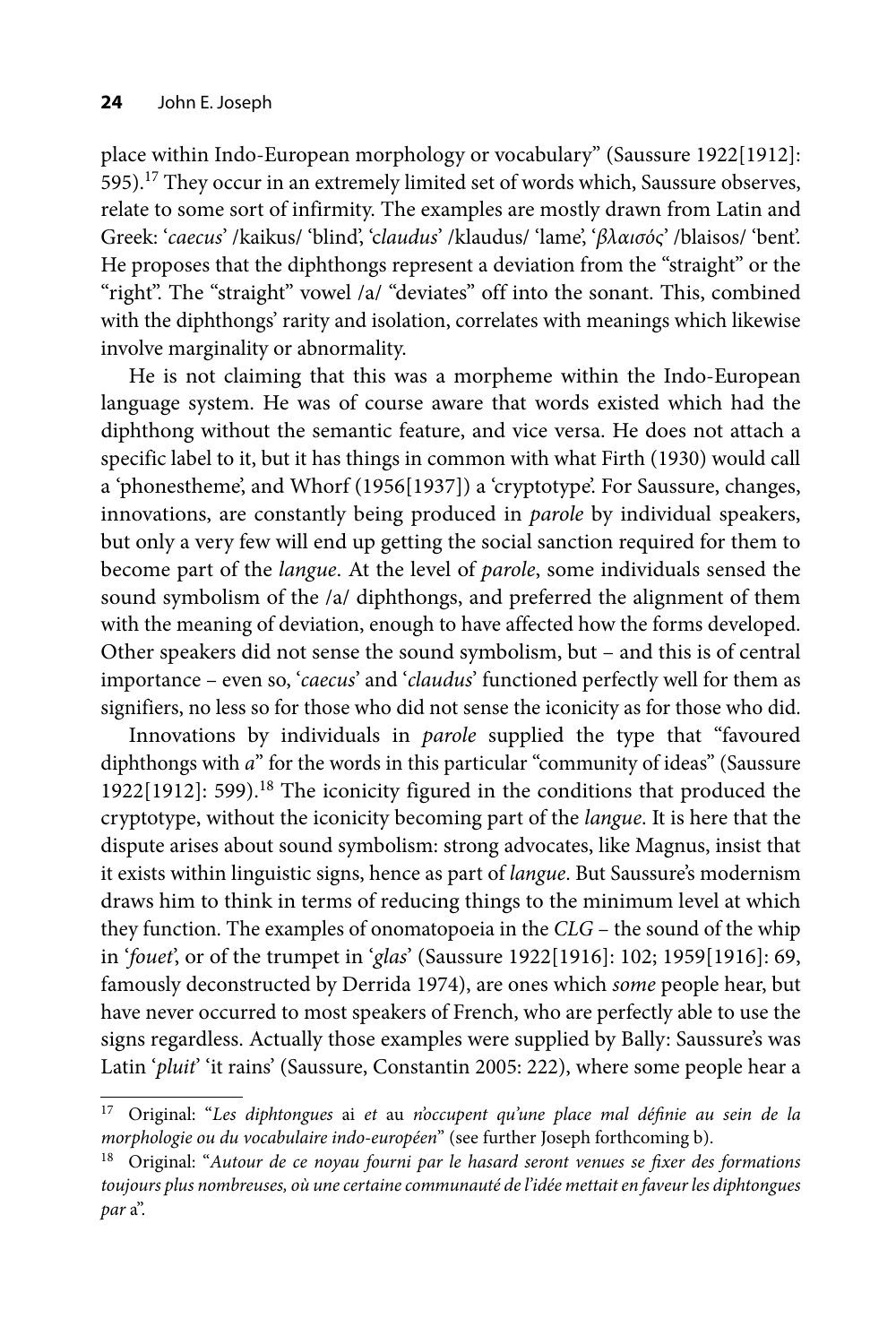drop of water. But even if we take an extreme case like '*meow*', someone who has never seen or heard a cat can still use and understand the signifier /miau/ to signify the sound a cat makes. Plus there is the fact that the Korean equivalent of '*meow*' is the phonetically very different '야옹' '*yaong*', and across languages we find still wider variation in the signifiers for the sounds made by dogs, like English 'bark' and French '*aboyer*' and Estonian '*haukuma*'.

Saussure goes further, to say that not only are signifiers conventionalized in a way that creates a disconnect from any iconicity that may have shaped them historically, but signifieds too are specific to each language. This goes back to what differentiates a language from a "naming-process", a nomenclature (see p. 13 above). The discussion of value (Saussure 1922[1916]: 160; 1959[1916]: 115) includes the example of French '*mouton*', where the signified is sheep, whether on the hoof or butchered into meat. English, on the contrary, has two separate signs, 'sheep' for the animal and 'mutton' for its meat. He does not deduce from this that speakers of French and English *think* differently – again, that would take us beyond the linguistic sign, and into the bailiwick of psychology, where angels and linguists fear to tread, or ought to. Frankly, so should psychologists: yet many of them did not, in Saussure's day, propounding theories about language and racial difference which Saussure was very clear about rejecting.

The *CLG* muddles things a bit by not being precise enough when it says that "the signified 'ox' has as its signifier *b-ö-f* on one side of the border and *o-k-s (Ochs)* on the other" (Saussure 1959[1916]: 68).<sup>19</sup> It sounds here as though the signified 'ox' is the same in French and German, and this contradicts what will be said in the section on value. Saussure's view of the language-specific nature of signifieds is connected with, but distinct from, his principle of the arbitrariness of the linguistic sign: distinct because he is very precise that this principle applies to the link between signifier and signified, the conjunction of which defines the linguistic sign. If a language system, in its synchronic state, were controlled even in part by forces outside the sign – signifiers by sounds-in-the-world, signifieds by meanings-in-the-world (see Fig. 6) – then it would be impossible to explain language *change*.

$$
sounds-in-the-world \leftarrow significant - significant \rightarrow things-in-the-world
$$

*Figure 6.* The linguistic sign versus external factors.

<sup>&</sup>lt;sup>19</sup> Original: "le signifié 'bœuf' a pour signifiant b–ö–f d'un côté de la frontière, et o–k–s (Ochs) *de l'autre*" (Saussure 1922[1916]: 100).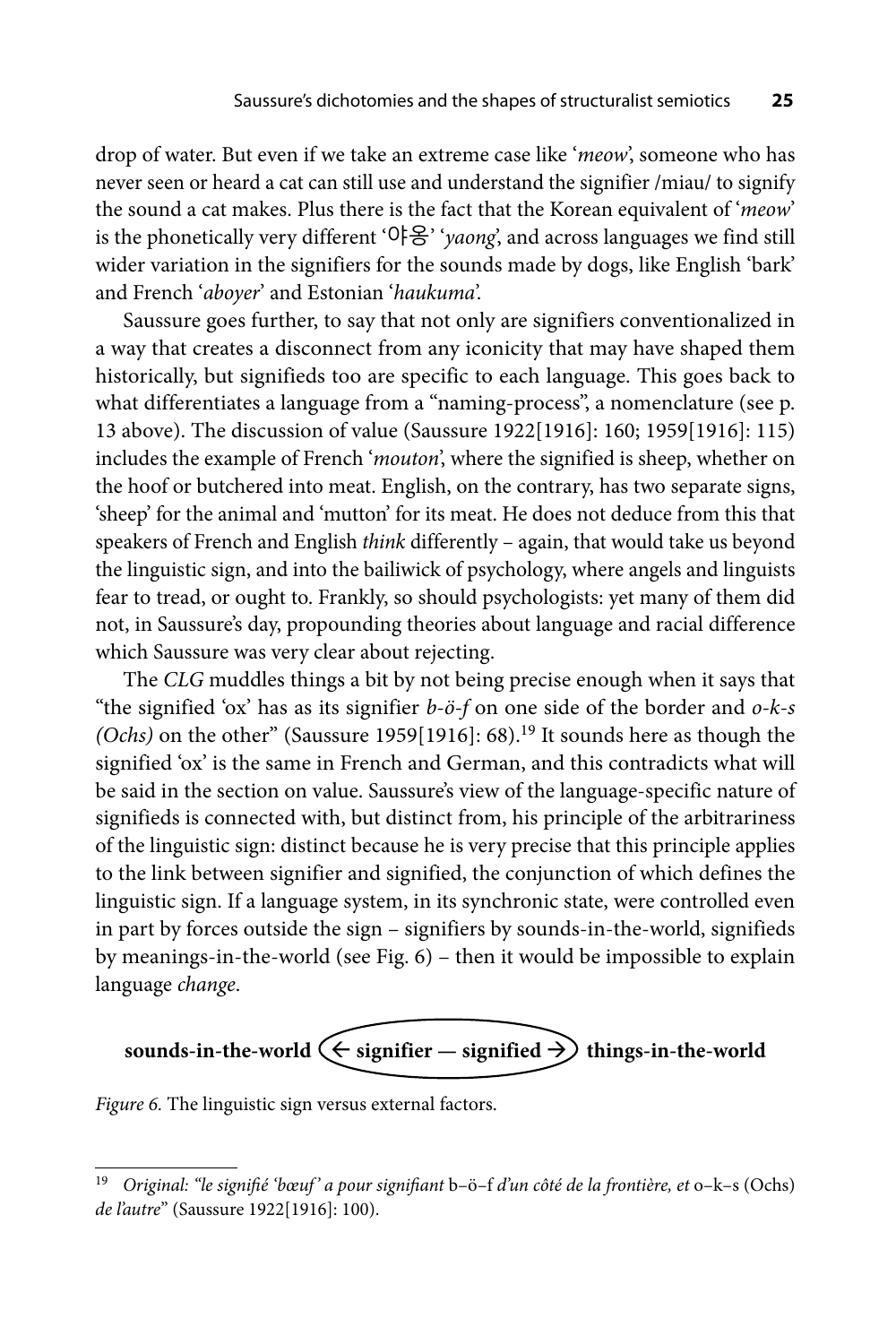The disconnect between the sign and things in the world was novel enough to astonish Ogden and Richards (1923) into rejecting it out of hand. However, the arbitrariness of the sign, together with its autonomy *vis-à-vis* the world outside the sign, is a necessary condition for the constant innovation that we can hear speakers introducing into *parole*, and for some of them becoming part of the next *état de langue*, state or phase of the language. Again, those innovations by individuals in their *parole* can be affected by how they personally perceive the world around them. In the case of poets, innovations may give their *parole* originality and deep expressive power. Still, the *langue* does not change, unless and until the language community at large adopts those innovations into the language system.

The signifier and signified come into existence jointly. Signifieds are values, and in a sense concepts, but it is also helpful to recognize that they are *categories*. That too differentiates language from a naming process, because names are prototypically given to individuals. The signified of 'tree' is a category that includes countless individual things, and excludes others – again, for Saussure, what is excluded conceptually determines the signified's value. To create a category is to create a sign, signifier and signified together. This is where his sheet of paper metaphor becomes useful. The sheet of paper is real. I can crumple it up; I cannot crumple the front of the sheet and not the back. The front and back are conceptual.

By the third run of his course in general linguistics in 1910–1911, Saussure's linguistics of *langue* was attaining a beautiful, symmetrical elegance, built on that series of dyads, *langue* and *parole*, signified and signifier, arbitrary and motivated, and the rest. He intended to move on in the next course to a new task, the linguistics of *parole*. However, his health deteriorated, with arteriosclerosis so severe that he had to withdraw from teaching. In the brutally cold February of 1913 he caught influenza, which even today can be fatal to people with hardened arteries, and he died at the age of 55. The *CLG* was published three years later.

# **"Abstract objectivism"**

When Serge Karcevskij left Geneva to return to Russia in 1917, he took a copy of the *CLG* with him, and introduced other Russian linguists to it. Their reaction was split. For some, like Jakobson, it offered a new way forward (although Jakobson would go on to contest key aspects of it, including arbtrariness: see Joseph forthcoming b), but for linguists in the circle of Mikhail Bakhtin, the *CLG* suffered fatally from what Voloshinov (1929) called "abstract objectivism", a characteristic of "bourgeois linguistics" generally.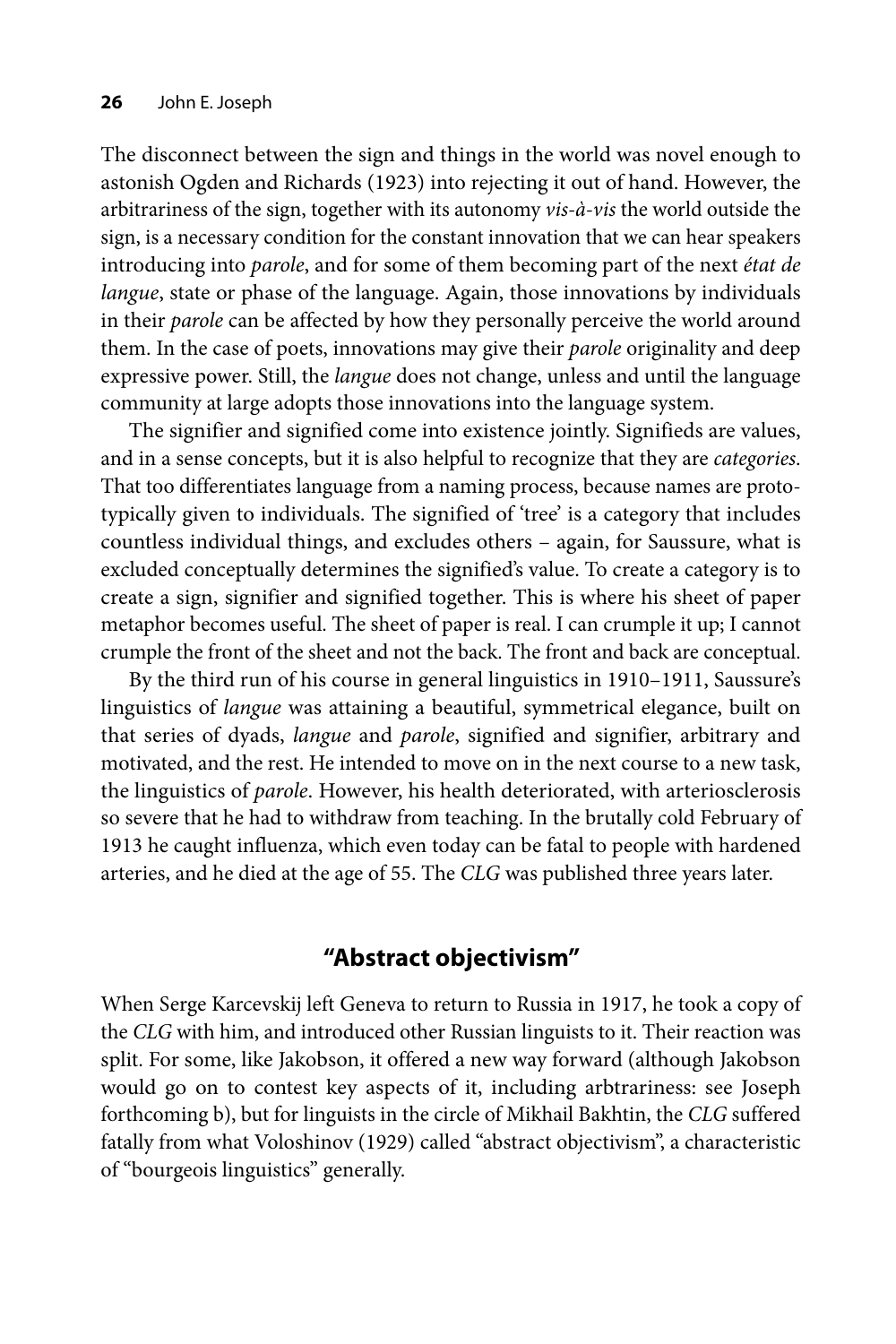Abstract objectivism finds its most striking expression at the present time in the so-called Geneva school of Ferdinand de Saussure. Its representatives, particularly Charles Bally, are among the most prominent linguists of modern times. (Voloshinov 1973[1929]: 58)

On an *ad hominem* level, Saussure was nothing if not a bourgeois, but the same is true of Voloshinov, Bakhtin, Lenin, Trotsky, Marx and Engels. None of them ever did a day's physical labour – not that biography is deterministic. For Voloshinov, words are dynamic social signs:

> Every sign, as we know, is a construct between socially organized persons in the process of their interaction. Therefore, *the forms of signs are conditioned above all by the social organization of the participants involved and also by the immediate conditions of their interaction.* When these forms change, so does sign. (Voloshinov 1973[1929]: 21)

It is interesting to compare this with what an older contemporary of Voloshinov's wrote about language and "life":

> Natural language is *spontaneous* language in the service of *real life* (i.e., almost always *spoken* language) as opposed to the forms of language which do not have this function or have it only indirectly (e.g., literary language, scientific language, etc.).<sup>20</sup>

The author of this passage is none other than that prominent member of the Geneva school, Charles Bally. Similarly, for Voloshinov meaning is not a matter of passive understanding, but is negotiated through the active participation of speakers (or writers) and hearers (or readers).

> Existence reflected in sign is not merely reflected but *refracted.* How is this refraction of existence in the ideological sign determined? By an intersecting of differently oriented social interests within one and the same sign community, i.e., *by the class struggle.* (Voloshinov 1973[1929]: 23)

And this refraction too is echoed in Bally's "double prism":

<sup>20</sup> Charles Bally to Charles Seitz, 17 June 1912, in Amacker 1992: 60. Original: "*La stylistique est une science qui, par les méthodes combinées de la psychologie du langage et de la linguistique*  générale, étudie les aspects affectifs *du langage naturel. J'appelle aspects affectifs toutes les expressions des* émotions *dans le langage. Le langage naturel est le langage* spontané *au service de la* vie réelle *(c.à.d. presque toujours le langage* parlé*) par opposition aux formes du langage qui n'ont pas ou n'ont qu'indirectement cette fonction (par ex. la langue littéraire, la langue scientifi que)*". Médina (1985) has shown how Bally's use of *'la vie'* 'life' in his stylistics, including in the title of Bally 1977[1913], is taken over from Henri Bergson (see Joseph forthcoming a).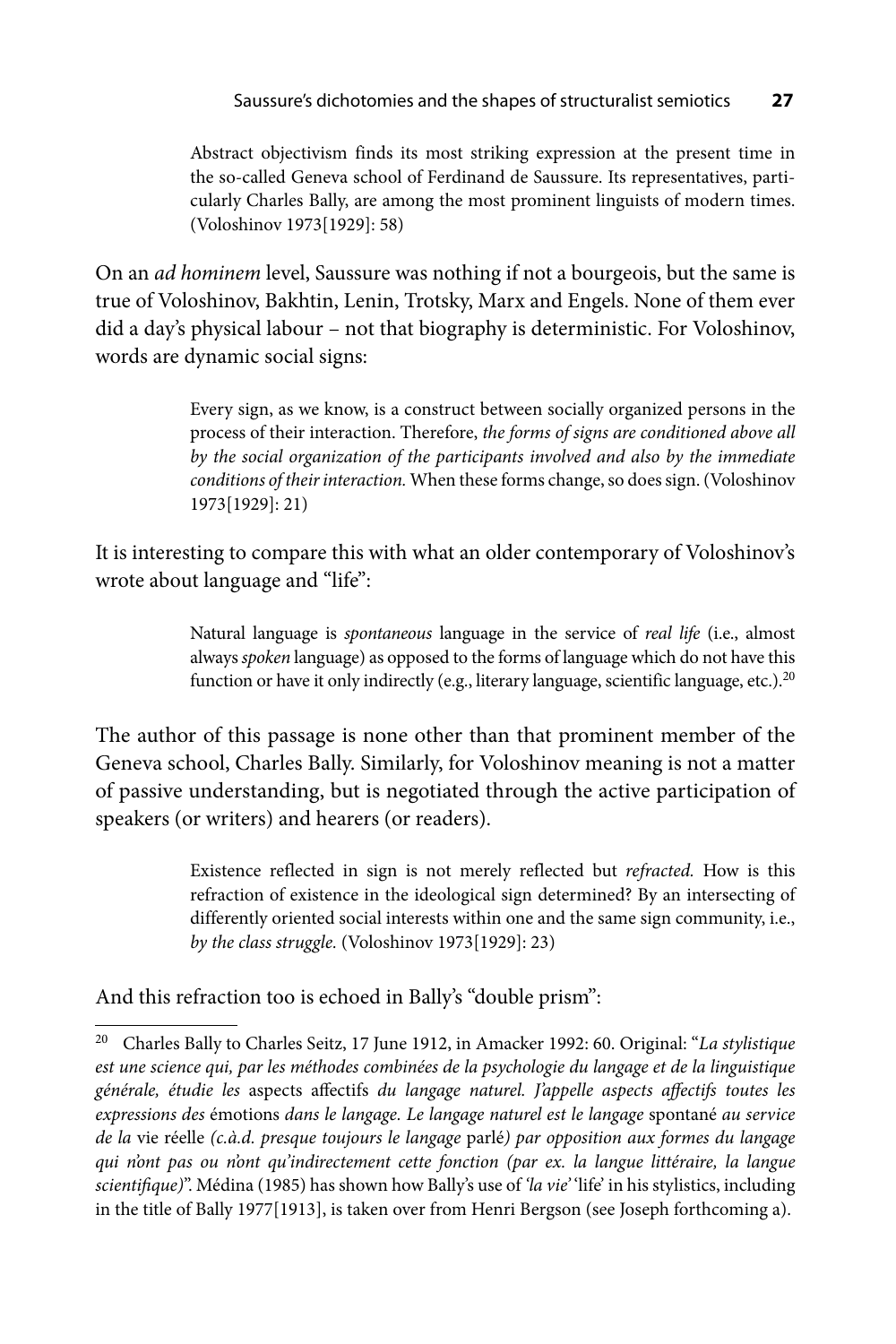Nearly all representations of reality get subjectively coloured and deformed in penetrating into a language: then the language itself ceaselessly transforms, and what might we expect to remain of the reality in an image which has passed through this double prism? (Bally 1977[1913]:  $155)^{21}$ 

Bally's views are not Saussure's, despite what Voloshinov implies in his reference to the "Geneva school". Neither are Bally's views opposed to Saussure's – in fact, the last sentence cited is followed by "I therefore share my master's scepticism on this point", and as noted earlier, he dedicated to Saussure two of the books in which he lays out his stylistics, the study of the "affective" dimension of a language. Saussure's former student Meillet, a key figure in the development of sociolinguistics, likewise credited his teacher with the insight that a language is a social fact, which lies behind Meillet's work analysing the main driving force in language development as being the movement of elements from the lexicon of one area of work, such as farming, to that of another, such as fishing (see Joseph 2020a). These occupations are not normally conceived of as separate "classes", but they are actually much more clearly defined than the vague "working" and "middle" class are.

For Saussure, a speech act is individual; the shared language provides its social dimension. For Voloshinov and Bakhtin, speech and language are inherently "dialogic": they are always social, even if the addressee exists only in the speaker's imagination. The fundamental error and illusion of "bourgeois" linguistics is to conceive of any aspect of language and speech as monologic, generated by the individual psychology of a speaker.<sup>22</sup> Whatever one may think of Voloshinov's critique, it locates Saussure's soft underbelly and punches at it with an impressive ruthlessness. The idea of the "language community" is not probed by Saussure in the way that he does with so many other aspects of language, and it is not obvious how Voloshinov's critiques of him might be refuted. Neither is it obvious how Voloshinov's assertions might be falsified, which disqualifies them as scientific statements. They are ideological ones, which is not to deny them their force.

<sup>21</sup> Original: "*Produit de l'activité psychique d'un groupe social, une langue peut, à la rigueur, fournir quelques indices indirects sur la mentalité d'un peuple, mais elle ne saurait rien nous apprendre de certain sur sa civilisation matérielle. Presque toutes les représentations de la réalité se colorent subjectivement et se déforment en pénétrant dans la langue : puis la langue elle-même se transforme sans cesse, et que voulez-vous qu'il reste de la réalité dans une image qui a passé par ce double prisme? Aussi je partage sur ce point le scepticisme de mon maître [...]*".

 $22$  Another debate between a Swiss with a view similar to Saussure's and a Russian with a critique similar to Voloshinov's would transpire in the 1930s, when Vygotsky (1934) contested Piaget's (1923) theory that children's language begins as self-oriented and only later becomes socialized; for Vygotsky language is social from the start, just as for Voloshinov and Bahktin it is dialogic and social through and through.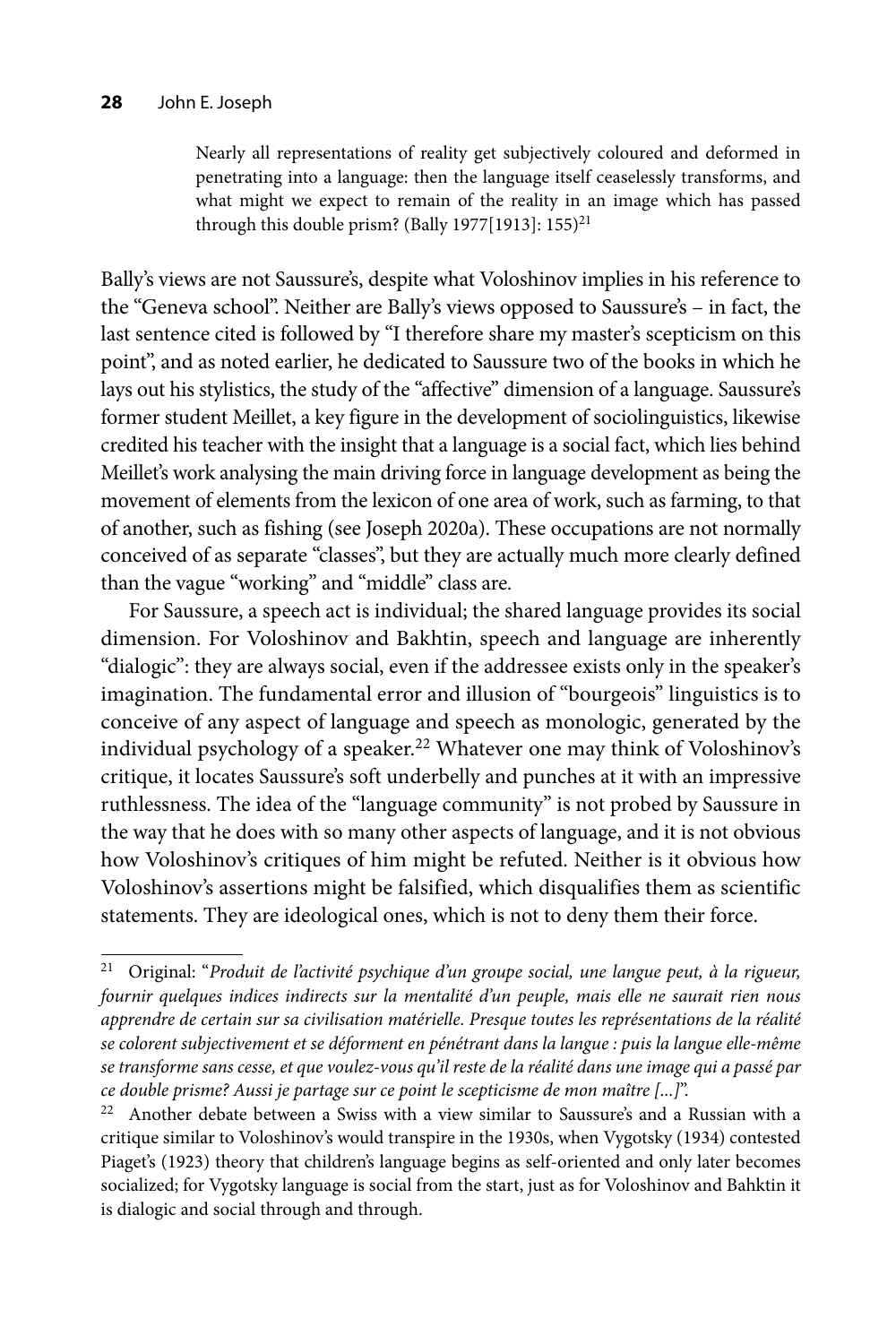The word 'social' underwent some semantic change between the start of the 20th century, when it meant what binds people together, what makes a "society", some force that is beyond the control of individuals, and the middle of the century, when, possibly under the influence of Marxism, "social" forces are at least as much about what distinguishes people from one another as what binds them. This is already the case in Voloshinov (1929), where the social is about class struggle. Social class does not figure in any important way in Saussure's thinking; he does not conceive of the French that he speaks as being a different *langue* from that of Parisian factory workers, despite their many obvious dissimilarities.

# **Hjelmslev's reformulations of** *langue – parole*

In the 1930s, although Soviet linguistics underwent a sea change that silenced the critical voices of the 1920s for nearly half a century, we start to see signs of dissatisfaction with the simple *langue – parole* division within the new structuralist linguistics emanating from Prague and Copenhagen.

Louis Hjelmslev's first book (Hjelmslev 1928) had followed Saussure very closely, but by 1935 he was putting forward a highly complex and ever-evolving model of language and semiotics, which in 1936 he started calling glossematics.<sup>23</sup> One of its novel features was to limit the extent to which *parole* represents the free choice of speakers. Hjelmslev (1935: 88) introduces the 'norm' as a level intermediate between the 'system', which he characterizes as "an abstract and virtual reality", and 'usage', which is "the execution of the language by the masses speaking in a given environment, [...] the adopted mode, the set of preferred ways of execution".24 In Hjelmslev's fundamental division of signs into a level of form and a level of content, the system – a term which, starting in 1942, he will replace with 'schema' – belongs to form, and has the norm as its counterpart in content. "The system immediately reveals itself in the *norm*, which fixes, by rules, the possible latitude of variations in execution through speech" (Hjelmslev 1935: 88), in other words the possible latitude of variations in usage.25

<sup>&</sup>lt;sup>23</sup> His reason for introducing the term was that linguistics "was so frequently misused as the name for an unsuccessful study of language proceeding from transcendent and irrelevant points of view" (Hjelmslev 1961[1943]: 80).

<sup>&</sup>lt;sup>24</sup> Original: "Le système se définit comme une réalité abstraite et virtuelle"; "L'usage, défini comme *l'exécution de la langue par la masse parlante dans un milieu donné [...] constitue la mode adoptée, l'ensemble des façons d'exécution preferees".*

<sup>&</sup>lt;sup>25</sup> Original: "Le système se révèle immédiatement dans la norme, qui fixe par des règles la *latitude possible des variations dans l'exécution par la parole*". On the later development of Hjelmslev's triad in the work of Eugenio Coseriu (notably Coseriu 1952), see Jensen 2021.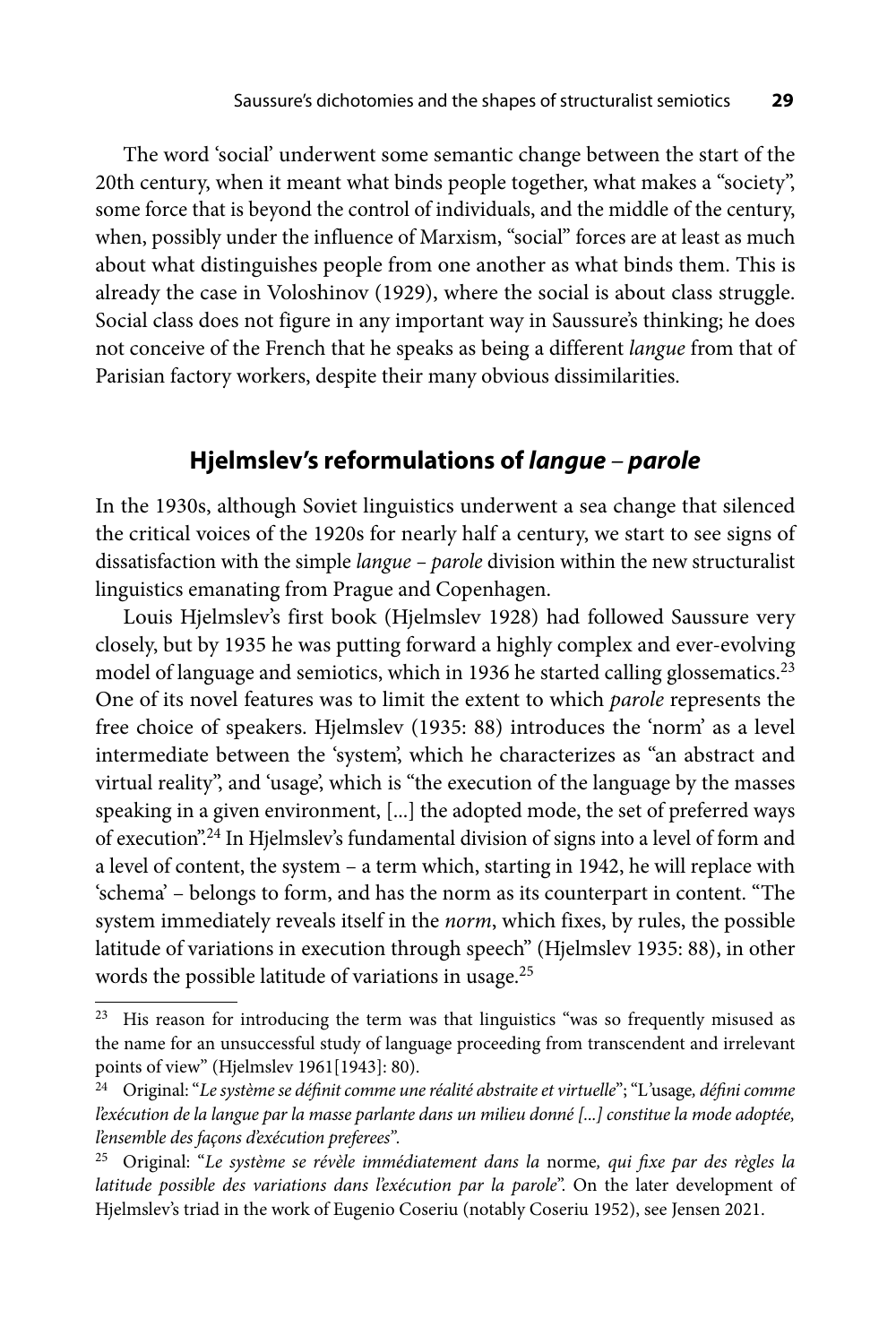Hjelmslev (1942) saw system/schema, norm and usage as a tripartite division of Saussure's *langue*, to which he added the 'speech act' as the equivalent of '*parole*'. Barthes (1967[1964]: 17, I.1.5) would emphasize the continuity, saying that "Hjelmslev has not thrown over Saussure's conception of *language*/*speech*, but he has redistributed its terms in a more formal way".<sup>26</sup> If by 'thrown over' Barthes meant 'reduced it to an outmoded historical relic', he is right: *langue – parole* survives and is familiar to far more people than is Hjelmslev's framework, which even specialists are still struggling to comprehend.

Yet if Barthes is talking about Hjelmslev's intentions, they surely were to overthrow the Saussurean dichotomy – and the reason we continue to struggle with his framework is that we see the truth that it captures, even if we cannot yet grasp all its facets. In particular, it is not so clear as Hjelmslev makes it out to be that usage should be taken as part of *langue*, rather than of *parole*, or that the speech act aligns with *parole*, rather than standing outside the *langue – parole*  dichotomy altogether. What Hjelmslev calls the speech act seems instead to equate with what, increasingly from the 1940s onward, other linguists will call *énonciation***,**  as discussed in the next section.

Critiques of structuralism tended to exaggerate, sometimes to the point of absurdity, its downgrading of the human Subject from an agent endowed with free will to a puppet with its strings controlled by historically determined linguistic and social structures. Such downgrading is hinted at in some structuralist analyses, but those which assert it in a strong form are rare. Most structuralist work looks for a way to accommodate both individual human agency and the social constraints within which agentive choices are made. This became the central question in the work of Pierre Bourdieu, whose work engaged frequently with matters of language; he identified William Labov as one of his theoretical touchstones (Bourdieu 2004: 13), and Benveniste's work was so important for him that he personally managed the publication of Benveniste 1969. For Bourdieu, as for Merleau-Ponty (with whom Bourdieu has greater continuity than is generally appreciated), what cannot be left out of consideration in the analysis of agency is the physical, bodily dimension – how everything from perception to inclinations is, not determined by, but affected by the sedimentation of experience in the nervous system: what Merleau-Ponty called '*le corps propre*' (usually translated as 'the lived body') and later '*la chair*' ('flesh'), in parallel with what Bourdieu, using a term with a very long heritage, called the '*habitus*' (see further Joseph 2020b)*.*

Walldén (2012) has schematized Hjelmslev's conception as shown in Fig. 7.

<sup>26</sup> Original: "*Hjelmslev n'a pas boulversé la conception saussurienne de la* Langue Parole, *mais il en a distribué les termes d'une façon plus formelle*" (Barthes 1964: 94).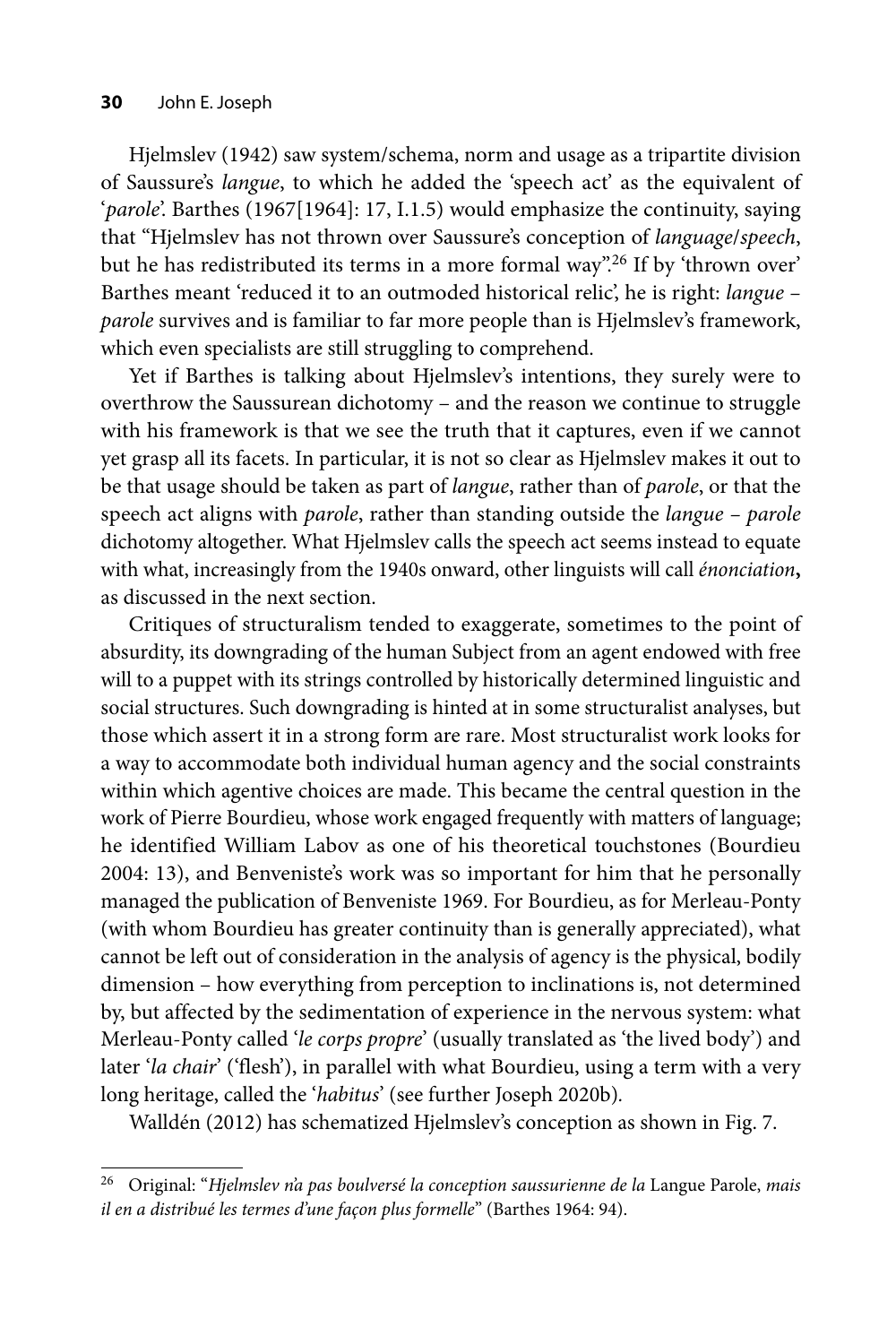| Institution   | Execution |            |      |
|---------------|-----------|------------|------|
| Social        |           | Individual |      |
| Restricted    |           |            | Free |
| <b>SCHEMA</b> | NORM      | USAGE      |      |

*Figure 7*. Walldén's (2012) presentation of Hjelmslev's facets of the semiotic phenomenon.

This is problematic, first of all because Hjelmslev (1942) would eliminate norm, since it is knowable only from inferences made about usage – but then would revive it in Hjelmslev 1958 in a more specific context (Jensen 2021). Secondly, it is far from clear that usage is individual for Hjelmslev, since he defines it as the practice of the majority, or that norm belongs under execution rather than institution. To take an example from outside language: at the time of writing this, during the Covid pandemic, when I get on a bus, there is a sign saying that by law I must wear a mask, unless I am exempt. That is the schema. Nearly all the people on the bus are wearing a mask: that is the norm. I too wear a mask because, although I doubt the effectiveness of the cheap one I use, it is not worth the reaction I might get from the other passengers if I did not wear one: that is usage. On a few occasions, when riding the bus with my mask on, my nose has began to drip, and I have pulled the mask up long enough to wipe it. That is a "free" individual act in the sense that I momentarily ignore the schema, the norm and even my own usage. One can however see the point made by Hjelmslev (1942) about how it would be an illusion to think that norm and usage are epistemologically separable.

### **Enunciation**

In terms of language: the writing I am doing at this moment is an "act", which Hjelmslev may have equated with *parole*, though Benveniste, as discussed below, separates the act as *énonciation* ('enunciation') from *parole* as what is uttered. My enunciation involves you, the reader, insofar as I anticipate your reaction to what I write, and tailor my utterances to what I expect that you will not reject out of hand, but will at least consider. It positions me in relation to you, and *vice versa*. The *parole* which results from the enunciation involves you still more directly, since it is your interpretation of my enunciation that becomes the reading, the text; you probably aim to interpret it in such a way as to recover my intention in writing it, but we can never prove that you succeed, although it is a very common occurrence to discover that it is not the case. Everyone has regular experiences of their utterances being misunderstood from their point of view.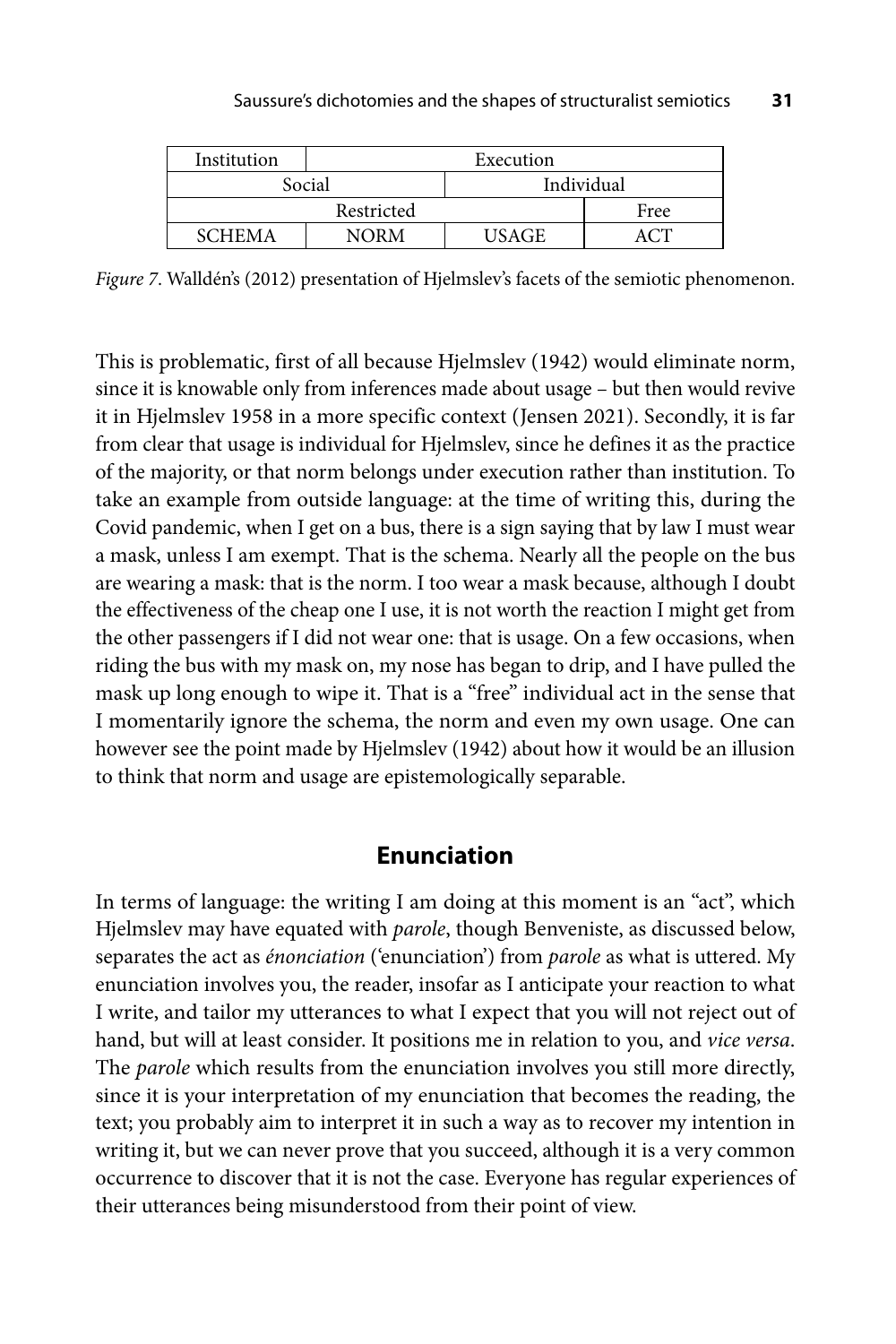#### **32** John E. Joseph

Enunciation is free in the sense that I am choosing what to write about and what to say about it, yet constrained by my expectations of what my readers will or will not understand, will or will not accept as academic discourse. My usage is constrained by social rules as I have embodied them: this can be seen when I write something, then "correct" myself, or choose not to use contractions because I am writing for publication in an academic journal. Norm might be when *someone else*  corrects me, or remarks on what I say or write in a way that indicates that they find it odd, or foreign, or downright ungrammatical. But again, I may or may not accept their correction or remarks, and so the recognition of a norm depends on what I finally choose as my usage.

This is what we do not find in Saussure. He had planned for his next course in general linguistics to lay out *la linguistique de la parole*, but fell ill and died before it could take place. He would not necessarily have succeeded in his plan to analyse *parole* in this way, but for all we know, it might have taken on or at least anticipated the shape of what Hjelmslev or Benveniste would later propose. The concept of '*énonciation*', generally associated with Benveniste and then others who followed him, is more accurately seen as having developed conjointly in work done in "distributed cognition" by a group including Jakobson, Lacan and Benveniste, and less directly Hjelmslev, as well as lesser known figures such as Dubois and Sauvageot, and others whose roles in its development have been sidelined because of the *idée reçue* which attributes it uniquely to Benveniste.27 The first clear presentation of enunciation was in Dubois 1969, shortly before the 1970 paper by Benveniste which established its particular connection with him. In Hjelmslev's categorization, enunciation can be equated with the "act" – almost. Benveniste (1974[1970]: 80) insisted that enunciation is not the same as Saussure's *parole*, in that the latter is text-focussed, whereas enunciation as he conceived it is focussed on speakers and hearers and their positioning. The concepts overlap, but *parole*  applies to the *text* produced by an individual speaker, and enunciation to the *act*  of speaking.

Hjelmslev does not divide the act of speaking from the text produced, but looks instead at the originality, the freedom, of instances of the two, considered conjointly. In a sense, anything I say in an established language – anything that someone else can understand, or think they understand – is restricted, and the only

 $27$  I have made the case for the collective ownership of enunciation in Joseph 2019, citing amongst others Sauvageot 1946; 1951; Jakobson 1950; Lacan 2013[1958–1959]; Dubois 1969; Benveniste 1968; 1974[1970], as well as Pos 1939. The 'speech act' was also emerging in this same period as a concept for philosophers, in particular J. L. Austin. Benveniste's (1963) analysis of Austin 1962 is important both for the insights offered by the author and for what it reveals about the differences in what 'utterances' (*énoncés*) meant to each of them.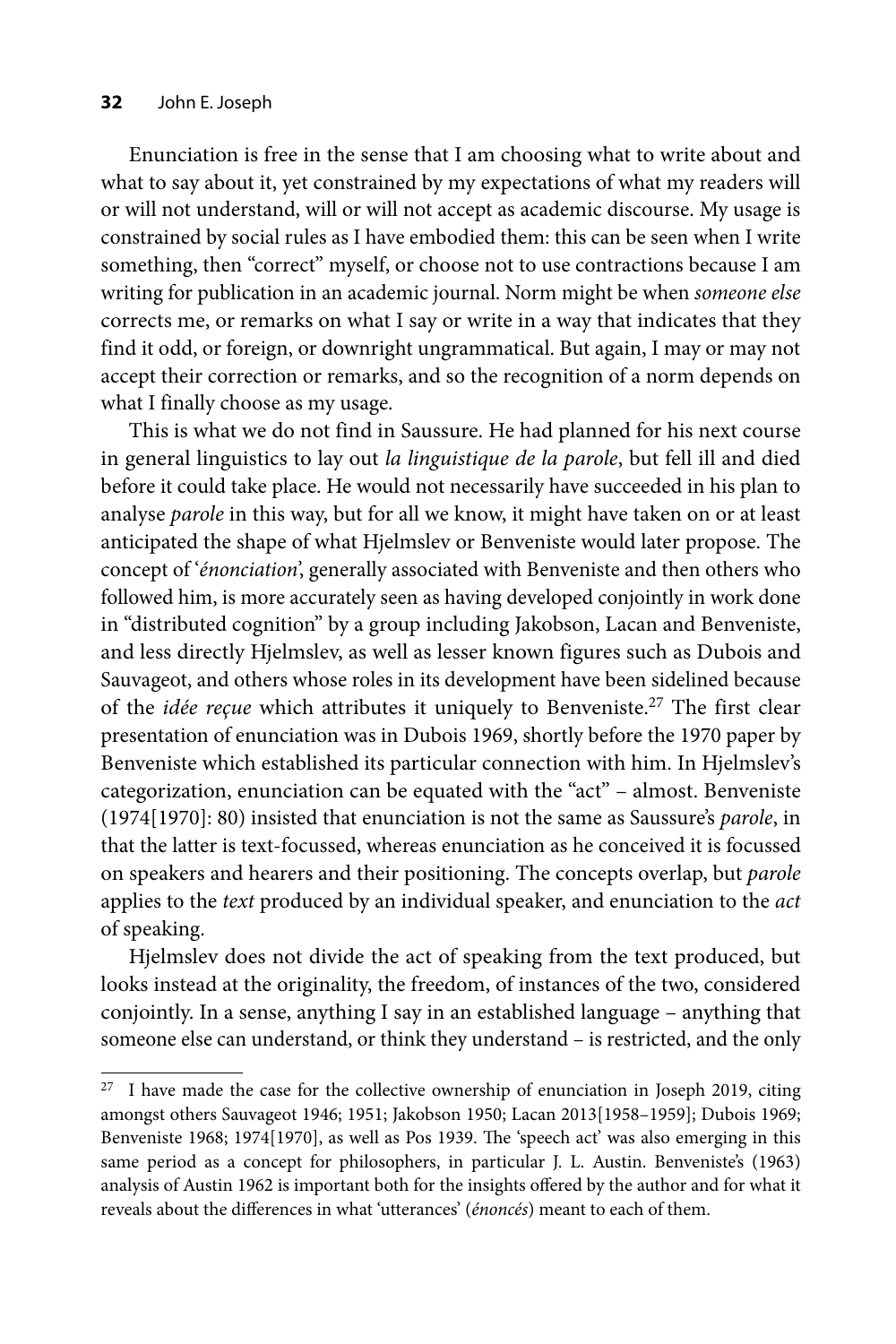truly free act or utterance would be in no language shared with anyone, including myself (for then it would fall under 'usage'). This, though, is not the sort of thing Hjelmslev was concerned with.

For Hjelmslev, Saussure's *langue – parole* distinction is not black-and-white, but three or four shades of grey. Barthes then replies to Hjelmslev that he has not thrown over Saussure's dichotomy because still, somewhere in that spectrum, there is a single dividing line, which Barthes would place between schema and the other three, what he calls "the group *norm – usage – speech*", before then reducing it to 'usage' when he talks about Hjelmslev replacing '*langue*' and '*parole*' with 'schema' and 'usage' (Barthes 1967[1964]: 18).<sup>28</sup> There is a certain iconicity in the reduction of *parole* from being half of Saussure's model to just a quarter of Hjelmslev's, and then disappearing, or at least getting absorbed, in Barthes'. Over the course of the twentieth century, it became progressively less clear whether as individuals we are free beings, or act under so much social contraint, or genetic or some other natural-physical constraint, that freedom is merely an illusion. In post-war Paris there was a strong reaction against this view, in the existentialism of Sartre and his circle, which became extraordinarily popular and admired. However, there was a problem in that the leading existentialists saw Marxism as the liberation from social constraint that would allow each person to exercise their true freedom. The social forces that held them back were the values of the bourgeoisie, which existed in order to keep the bourgeois living in comfort, off the backs of the working class.

# **Conclusion**

Saussure's *langue – parole* divide continues, and will continue, to be essential to the understanding of linguistic semiotics, because it captures the immediate reality of a dyad between the linguistic system and the texts produced using it, where the system is shared, hence social, and the texts are produced by an author, single or collective, and interpreted individually by hearers who know the system. This reality exists along with the equally real situation that authors and speakers are *inhabited by* the readers and interpreters to whom, for whom, and *with* whom they write and speak. Complete freedom in enunciation would entail uttering nothing that is shared, nothing interpretable. This is possible at the production end; indeed it happens, but is treated as pathological, or as an aesthetic production that, acceptably or not, exceeds the boundaries, not just of language, but of semiotics.

<sup>&</sup>lt;sup>28</sup> Original: "le groupe Norme - Usage - Parole" (Barthes 1964: 95). A figure in Hjelmslev 1942: 40 suggests this division of this group from Schema.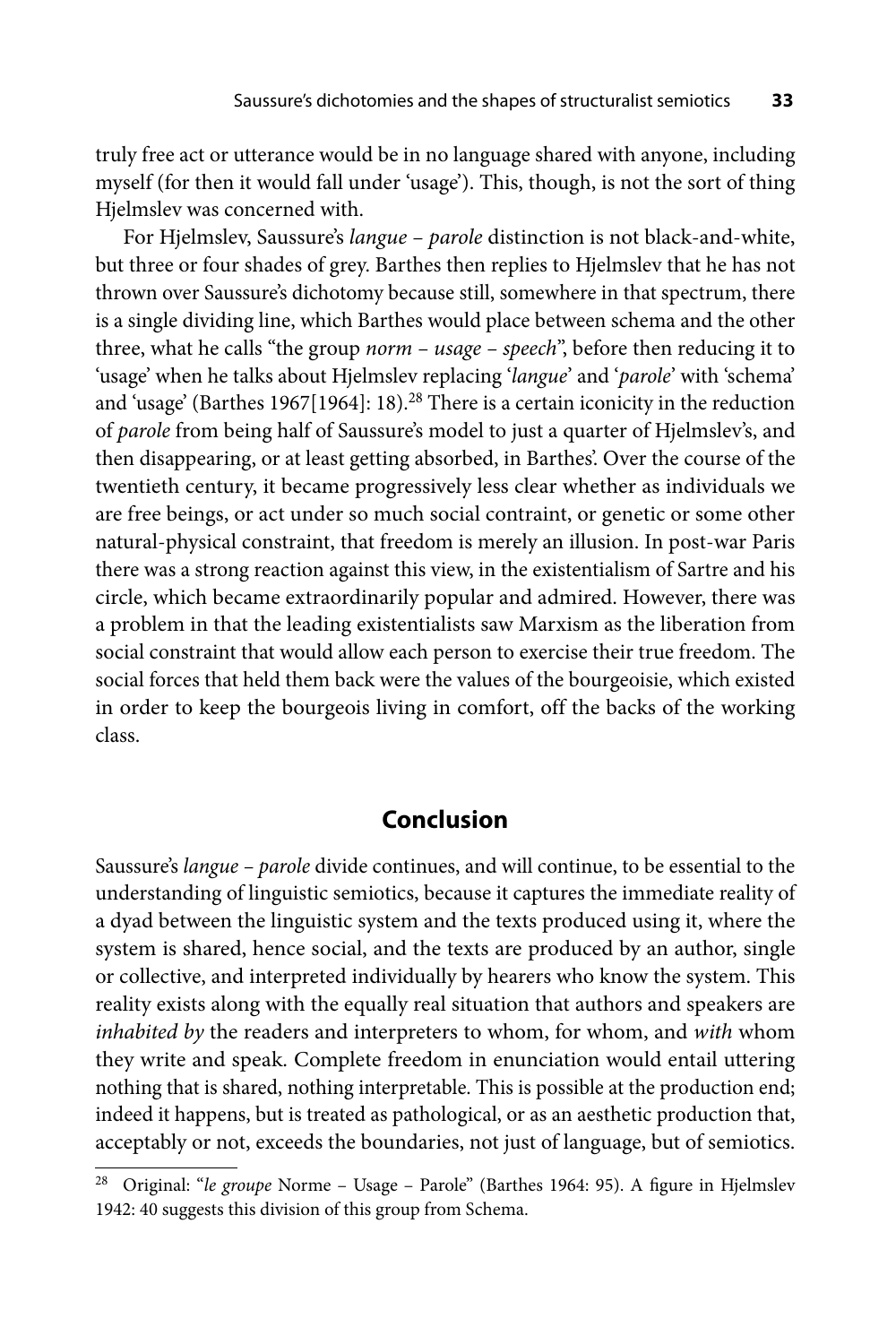At the interpretation end, however, nothing is beyond being perceived as having what Benveniste (2012) called 'signifiance'.

Around him in his own time, and increasingly in the decades after his death, Saussure's innovative yet contained vision of semiotics met with challenges from people who were so inspired by his enquiry that they were driven to surpass the limits he imposed on himself. The attempts by structuralist linguists to expand on Saussure's dyad of *langue* and *parole* were of particular timeliness because of all that this binary implied about human agency and freedom, in a time when Marxist views of the Subject and History prevailed. These expansions yielded extraordinary insights, yet, paradoxically, without undoing the fundamental role of the *langue – parole* dichotomy.

Other Saussurean dichotomies have been interpreted as not simply his way of organizing discussion of complex problems, but as oversimplifying those problems into a black-and-white doctrine. Reading through his enormous quantity of manuscripts, and following the development of his thinking across the three iterations of his course on general linguistics, one is not left with the impression of a dogmatic thinker. Sometimes he is scrupulous to a fault, especially in his adherence to the dichotomy whereby he only considered himself licensed to speak or write publicly about internal aspects of the linguistic sign. This has been interpreted as a blindness to the role played by external aspects, and a refusal to allow others to pursue them – when, on the contrary, he believed they needed to be pursued by people who had devoted their careers to psychological or sociological enquiry or other relevant specializations, as he had devoted his to grammar.

# **References**

Amacker, René 1992. Le combat de Bally. *Cahiers Ferdinand de Saussure* 46: 51–71.

- Austin, John Langshaw 1962. Performatif-constatif. In: *La philosophie analytique*, *Cahiers de Royaumont*. Paris: Minuit, 271–304.
- Bally, Charles 1909. *Traité de stylistique française*. (2 vols.) Heidelberg: Carl Winter; Paris: C. Klincksieck.

Bally, Charles 1977[1913]. *Le langage et la vie.* Genève: Droz.

Ba[rthes, Roland 1964. Éléments de sémiologie](https://doi.org/10.3406/comm.1964.1029)*. Communications* 4: 91–135. https://doi. org/10.3406/comm.1964.1029

- Barthes, Roland 1967[1964]: *Elements of Semiology*. (Lavers, Annette; Smith, Colin, trans.) London: Jonathan Cape.
- Benveniste, Émile 1939. Nature du signe linguistique. *Acta Linguistica* 1(1): 23–29. https://doi.org/10.1080/03740463.1939.10410844
- Benveniste, Émile 1963. La philosophie analytique et le langage. *Les études philosophiques* 18(1): 3–11.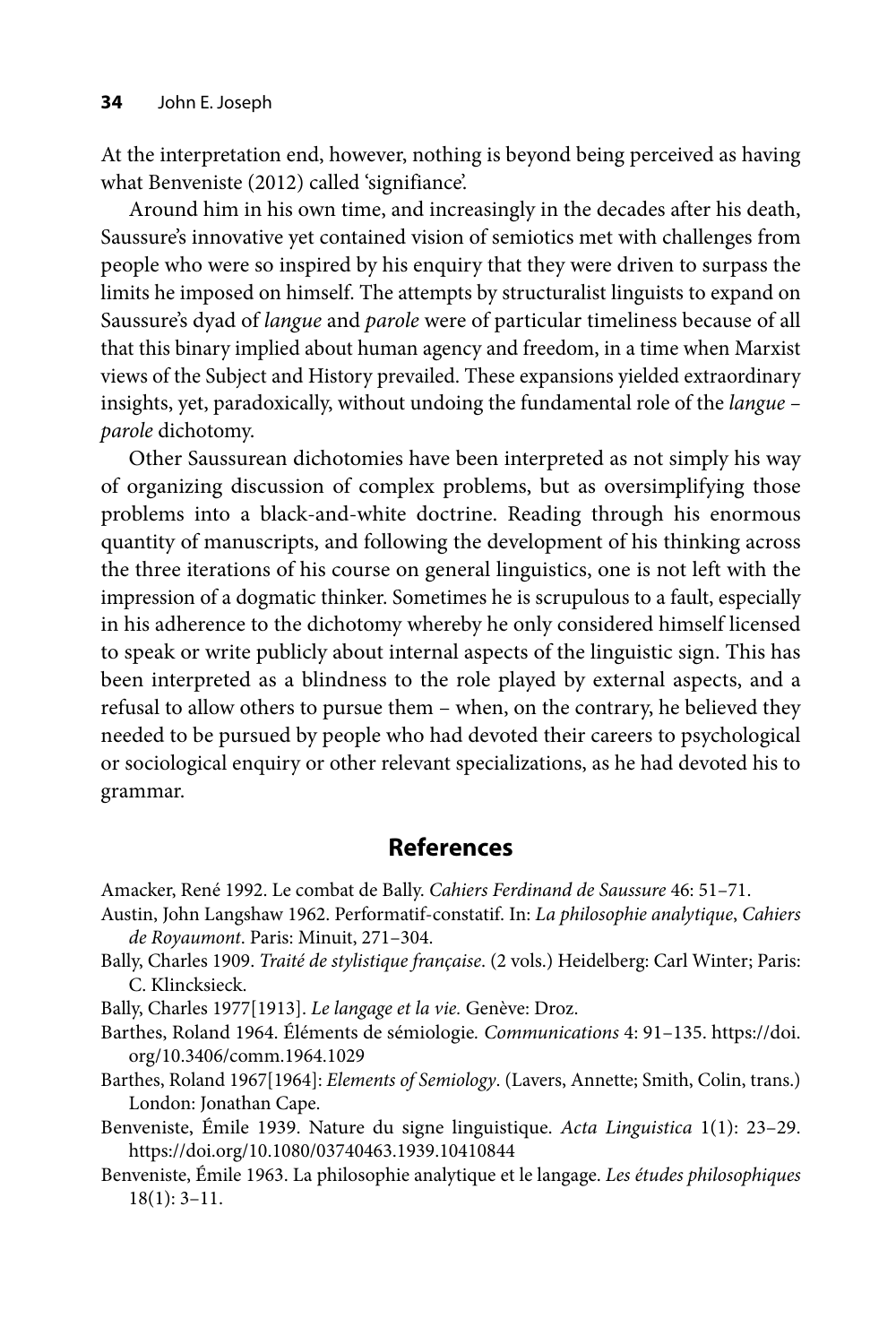- Benveniste, Émile 1968. Structure de la langue et structure de la société. In: *Linguaggi nella società e nella tecnica (Congresso Internazionale Olivetti, Milano, 14–17 ottobre 1968)*, 459–460.
- Benveniste, Émile 1969. *Le vocabulaire des institutions indo-européennes*. (2 vols.) Paris: Minuit.
- Benveniste, Émile 1974[1970]. L'appareil formel de l'énonciation. In: *Problèmes de linguistique générale*. Vol. 2. Paris: Gallimard, 79–88.
- Benveniste, Émile 2012. *Dernières leçons: Collège de France, 1968 et 1969*. (Coquet, Jean-Claude; Fenoglio, Irène, éds) Paris: École des Hautes Études en Sciences Sociales, Gallimard, Seuil.
- Bourdieu, Pierre 2004. *Esquisse pour une auto-analyse*. Paris: Raisons d'agir.
- Coseriu, Eugenio 1952. *Sistema, norma y habla*. Montevideo: Universidad de la República, Facultad de Humanidades y Ciencias.
- Derrida, Jacques 1974. *Glas*. Paris: Galilée.
- Du[bois, Jean 1969. Énoncé et énonciation.](https://doi.org/10.3406/lgge.1969.2511) *Langages* 13: 100–110. https://doi.org/10.3406/ lgge.1969.2511
- Firth, John Rupert 1930. *Speech*. London: Benn.
- Hjelmslev, Louis 1928. *Principes de grammaire générale*. Copenhagen: Munksgaard.
- Hjelmslev, Louis 1935. *La catégorie des cas: Étude de grammaire générale*. Part 1. Aarhus: Universitetsforlaget i Aarhus.
- Hjelmslev, Louis 1942. Langue et parole. *Cahiers Ferdinand de Saussure* 2: 29–44.
- Hjelmslev, Louis 1958. Dans quelle mesure les significations des mots peuvent-elles être considérées comme formant une structure? In: Sivertsen, Eva (ed.), *Proceedings of the Eighth International Congress of Linguists*. Oslo: Presses universitaires d'Oslo, 636–654, 666–669 (discussion), 734 (conclusion).
- Hjelmslev, Louis 1961[1943]. *Prolegomena to a Theory of Language*. (Whitfield, Francis J., trans.) Madison: University of Wisconsin Press.
- Jakobson, Roman 1950. Les catégories verbales (résumé). *Cahiers Ferdinand de Saussure*  9: 6.
- Jensen, Viggo Bank 2021. Coseriu's Hjelmslev. In: Willems, Klass; Munteanu, Cristinel (eds.), *Eugenio Coseriu: Past, Present and Future*. Berlin: Walter de Gruyter, 97–113. https://doi.org/10.1515/9783110712391-006
- Joseph, John E. 2012. *Saussure*. Oxford: Oxford University Press.
- Joseph, John E. 2017. The *arbre*-tree sign: Pictures and words in counterpoint in the *Cours de linguistique générale. Semiotica* 217: 147–171. https://doi.org/10.1515/sem-2016-0040
- Joseph, John E. 2019. Benveniste and the origins of enunciation. Paper presented to the Annual Meeting of the Henry Sweet Society for the History of Linguistic Ideas, the University of Edinburgh, 5–7 September 2019.
- Joseph, John E. 2020a. Structure, mentalité, société, civilisation: les quatre linguistiques d'Antoine Meillet. 7<sup>e</sup> Congrès mondial de linguistique française, 6-10 July 2020.<sup>29</sup>
- Joseph, John E. 2020b. The agency of habitus: Bourdieu and language at the conjunction of Marxism, phenomenology and structuralism. *Language & Communication* 71: 108–122.

<sup>&</sup>lt;sup>29</sup> https://www.shs-conferences.org/articles/shsconf/pdf/2020/06/shsconf\_cmlf2020\_15002. pdf.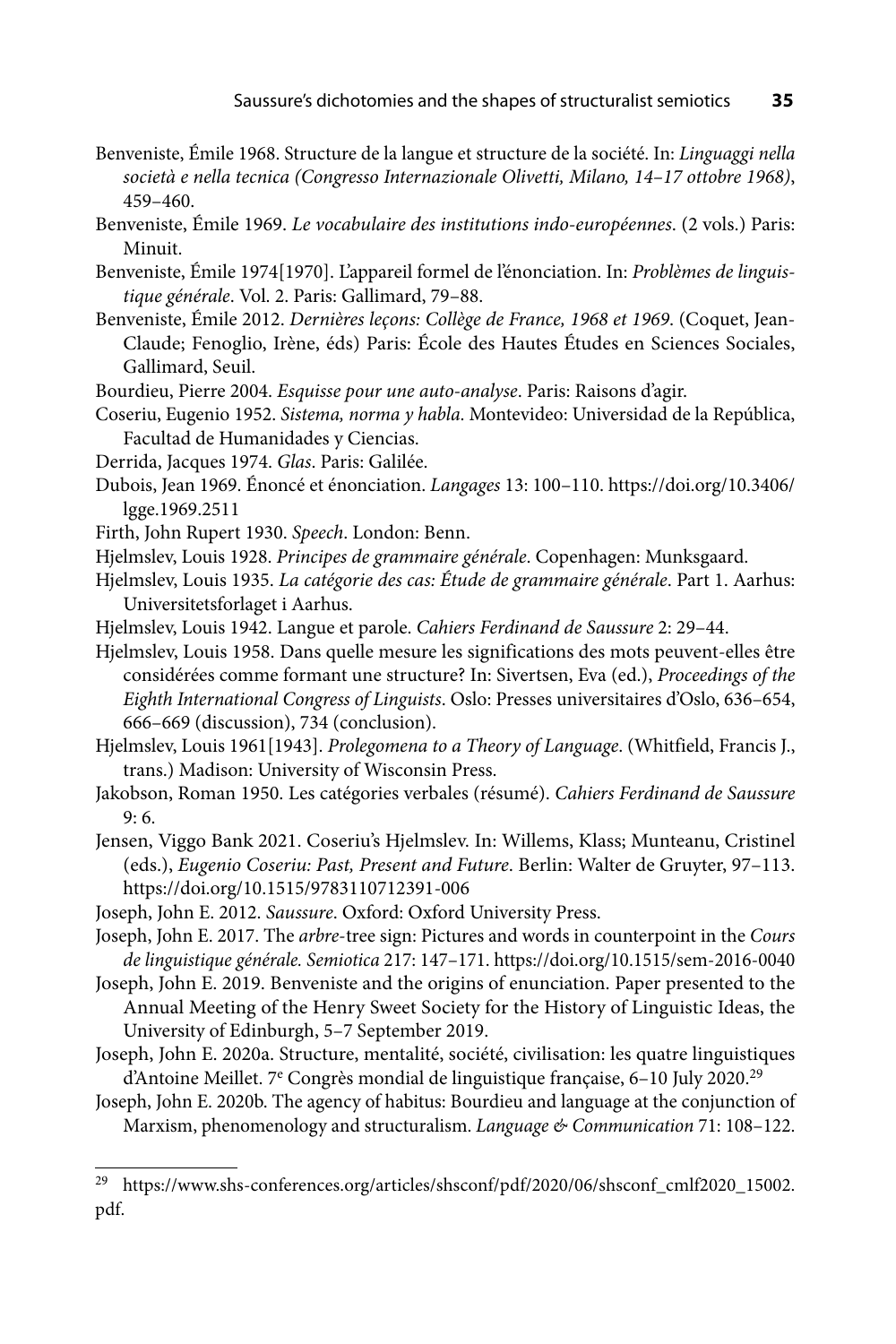#### **36** John E. Joseph

- Joseph, John E. (forthcoming a). The affective, the conceptual and the meaning of 'life' in the stylistics of Charles Bally. *Language & Communication*.
- Joseph, John E. (forthcoming b). Saussure and iconicity: The ghost in the machine? In: Fisher, Olga; Akita, Kimi; Pernis, Pamela (eds.), *The Oxford Handbook of Iconicity in Language*. Oxford: Oxford University Press.
- Lacan, Jacques 1966. *Écrits* I. Paris: Seuil.
- Lacan, Jacques 2013[1958–1959]. *Le séminaire,* livre VI: *Le désir et son interprétation (1958– 1959)*. (Miller, Jacques-Alain, éd.) Paris: La Martinière.
- Magnus, Margaret 2013. A history of sound symbolism. In: Allan, Keith (ed.), *The Oxford Handbook of the History of Linguistics*. Oxford: Oxford University Press, 191–208. https://doi.org/10.1093/oxfordhb/9780199585847.013.0010
- Mé[dina, José 1985. Charles Bally: de Bergson à Saussure.](https://doi.org/10.3406/lgge.1985.1507) *Langages* 77: 95–104. https://doi. org/10.3406/lgge.1985.1507
- Naville, Adrien 1901. *Nouvelle classification des sciences: Étude philosophique*. Paris: Félix Alcan.
- Nöth, Winfried 1990. *Handbook of Semiotics*. Bloomington: Indiana University Press.
- Ogden, Charles Kay; Richards, Ivor A. 1923. *The Meaning of Meaning: A Study of the Influence of Language upon Thought and of the Science of Symbolism*. London: Kegan Paul, Trench, Trubner & Co.; New York: Harcourt, Brace & Co.
- Piaget, Jean 1923. *Le langage et la pensée chez l'enfant*. Neuchâtel, Paris: Delachaux, Niestlé.
- Pos, Hendrik Josephus 1939. Phénoménologie et linguistique. *Revue internationale de philosophie* 1(2): 354–365.
- Saussure, Ferdinand de 1879. *Mémoire sur le système primitif des voyelles dans les langues indo-européennes*. Leipzig: Imprimé par B. G. Teubner.
- Saussure, Ferdinand de 1922[1912]. Adjectifs indo-européens du type *caecus* 'aveugle'. In: *Recueil des publications scientifiques de Ferdinand de Saussure*. Genève: Sonor; Lausanne: Payot; Heidelberg: C. Winter, 595–599.
- Saussure, Ferdinand de 1916. *Cours de linguistique générale*. (Bally, Charles; Sechehaye, Albert, éds, avec la collaboration de Riedlinger, Albert.) Lausanne, Paris: Payot.
- Saussure, Ferdinand de 1922[1916]. *Cours de linguistique générale*. (Bally, Charles; Sechehaye, Albert, éds, avec la collaboration de Riedlinger, Albert [2nd ed.]) Lausanne, Paris: Payot.
- Saussure, Ferdinand de 1959[1916]. *Course in General Linguistics*. (Baskin, Wade, trans.) New York: Philosophical Library.
- Saussure, Ferdinand de 1968–1974[1916]. *Cours de linguistique générale*. (Engler, Rudolf, critical edition.) Wiesbaden: Otto Harrassowitz.
- Saussure, Ferdinand de; Constantin, Émile 2005. Saussure, Notes préparatoires pour le cours de linguistique générale 1910–1911; Constantin, Linguistique générale, cours de M. le professeur de Saussure 1910–1911. (Gambarara, Daniele; Mejía Quijano, Claudia, éds) *Cahiers Ferdinand de Saussure* 58: 71–290.
- Sauvageot, Aurelien 1946. *Esquisse de la langue finnoise*. Paris: La Nouvelle Édition.
- Sauvageot, Aurélien 1951. *Esquisse de la langue hongroise*. Paris: Klincksieck.
- Sofia, Estanislao 2015. *La "Collation Sechehaye" du* Cours de linguistique générale *de Ferdinand de Saussure*. Leuven, Paris: Peeters.